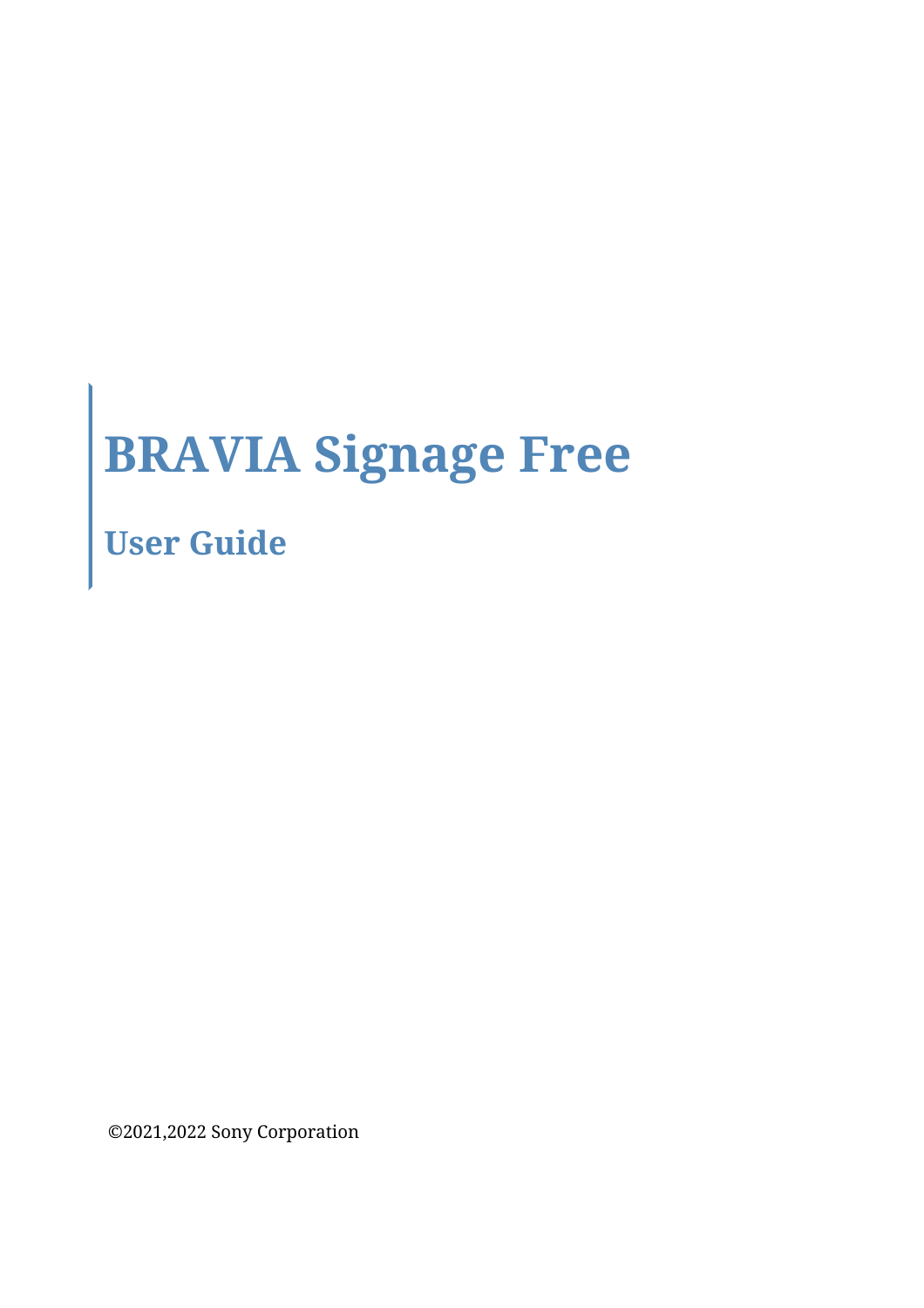### **Table of Contents**

| Introduction                                         | 3      |
|------------------------------------------------------|--------|
| 1. Overview                                          | 4      |
| <b>What is BRAVIA Signage Free?</b>                  | 4      |
| <b>Feature Overview</b>                              | 5      |
| <b>Supported media formats</b>                       | 6      |
| <b>Seamless Playback</b>                             | 8      |
| 2. What to prepare                                   | 9      |
| 3. Basic use                                         | 10     |
| 3.1. Use slideshow playback                          | 11     |
| 3.2. Create playlist and play                        | 13     |
| 3.3. Configure playback schedule                     | 19     |
| 4. Advanced use                                      | 22     |
| 4.1. Show telop text                                 | 23     |
| 4.2. Play with background music                      | 26     |
| 4.3. Use presentation mode                           | 27     |
| 5. Supplementary information and cautionary notes    | 28     |
| <b>Content Playback</b>                              | 29     |
| [Basic settings] screen                              | 31     |
| [Playlist settings] screen                           | 32     |
| [Schedule settings] screen                           | 33     |
| Appendix I. Recommended Media Format                 | 34     |
| <b>Video</b>                                         | 34     |
| Image                                                | 34     |
| Audio                                                | 34     |
| <b>Appendix II. Seamless Playback Specifications</b> | 35     |
| <b>Supported Platforms</b>                           | 35     |
| Combination of seamlessly reproducible content       | 35     |
| Change history                                       | 36     |
| <b>BRAVIA Signage Free: 1.1.0</b>                    | 37     |
| <b>BRAVIA Signage Free: 1.0.0</b>                    | 38     |
| Simple Media Player 2: 1.0.3                         | 39     |
| Simple Media Player 2: 1.0.1                         | 39     |
| Simple Media Player 2: 1.0.0                         | 39     |
| <b>Trademark Notices</b>                             | $40\,$ |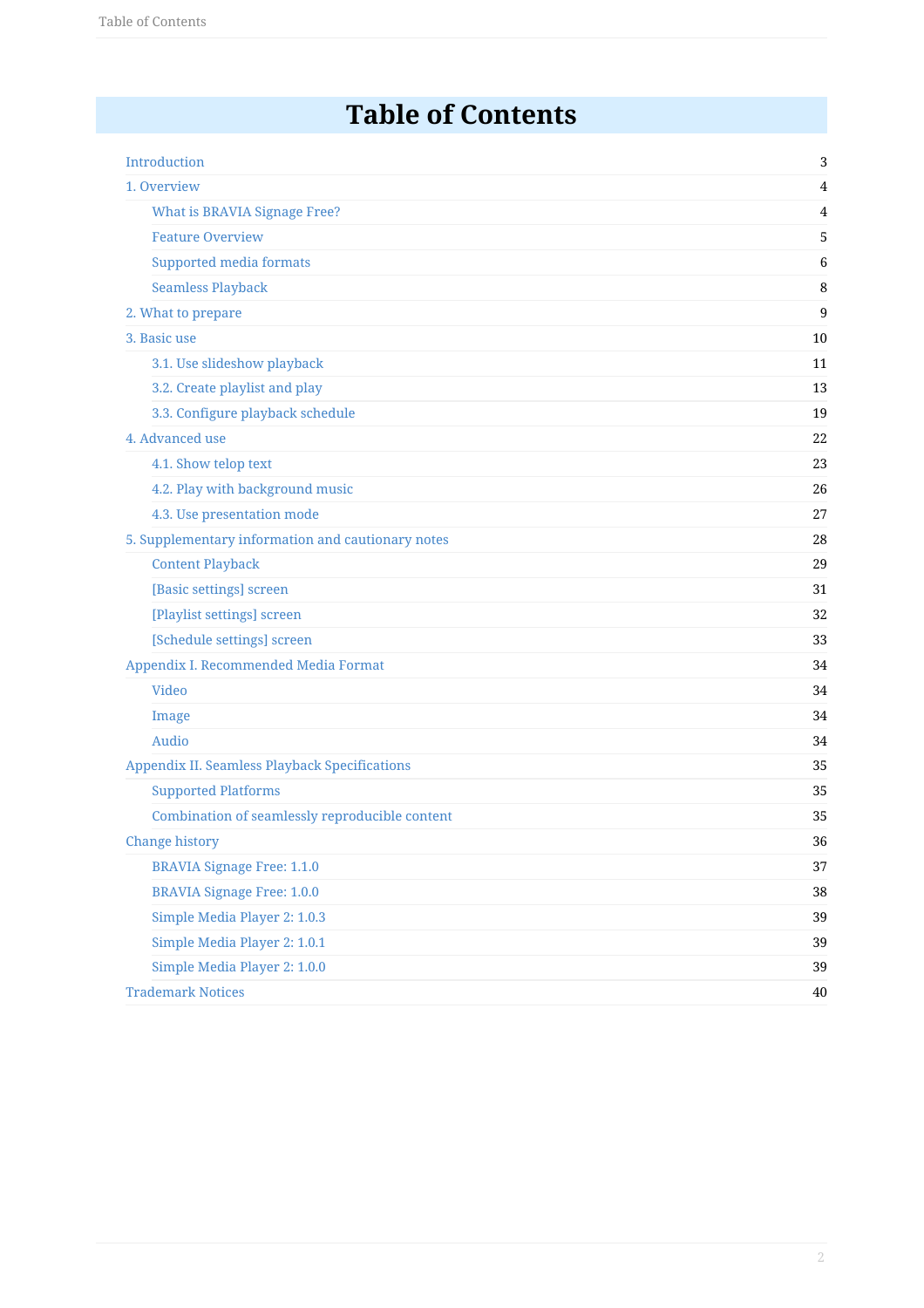### <span id="page-2-0"></span>**Introduction**

The package contains the following. Please check its content before use.

sony folder:

Contains this software. Though you can use this software by copying it under the root folder of the USB flash memory, never change the files in this folder and folder name because it may not work correctly.

- manual folder: Contains the user guides of the software
	- BRAVIASignageFree\_UserGuide\_ja.pdf : This document (Japanese)
	- BRAVIASignageFree\_UserGuide\_en.pdf : This document (English)
	- BRAVIASignageFree\_UserGuide\_zhs.pdf : This document (Simplified Chinese)
- media folder: Contains sample contents for startup
- $\bullet$  tools: Contains tools to convert slides created with Microsoft PowerPoint to image files. Refer to readme.txt on how to use.
- NOTICE.txt : Information related to open source licenses that this software uses
- RELEASE NOTE ja.txt : Release note of the software (Japanese)
- RELEASE\_NOTE\_en.txt : Release note of the software (English)

About the latest product information, please visit the following URL:

https://pro-bravia.sony.net/resources/software/bravia-signage-free/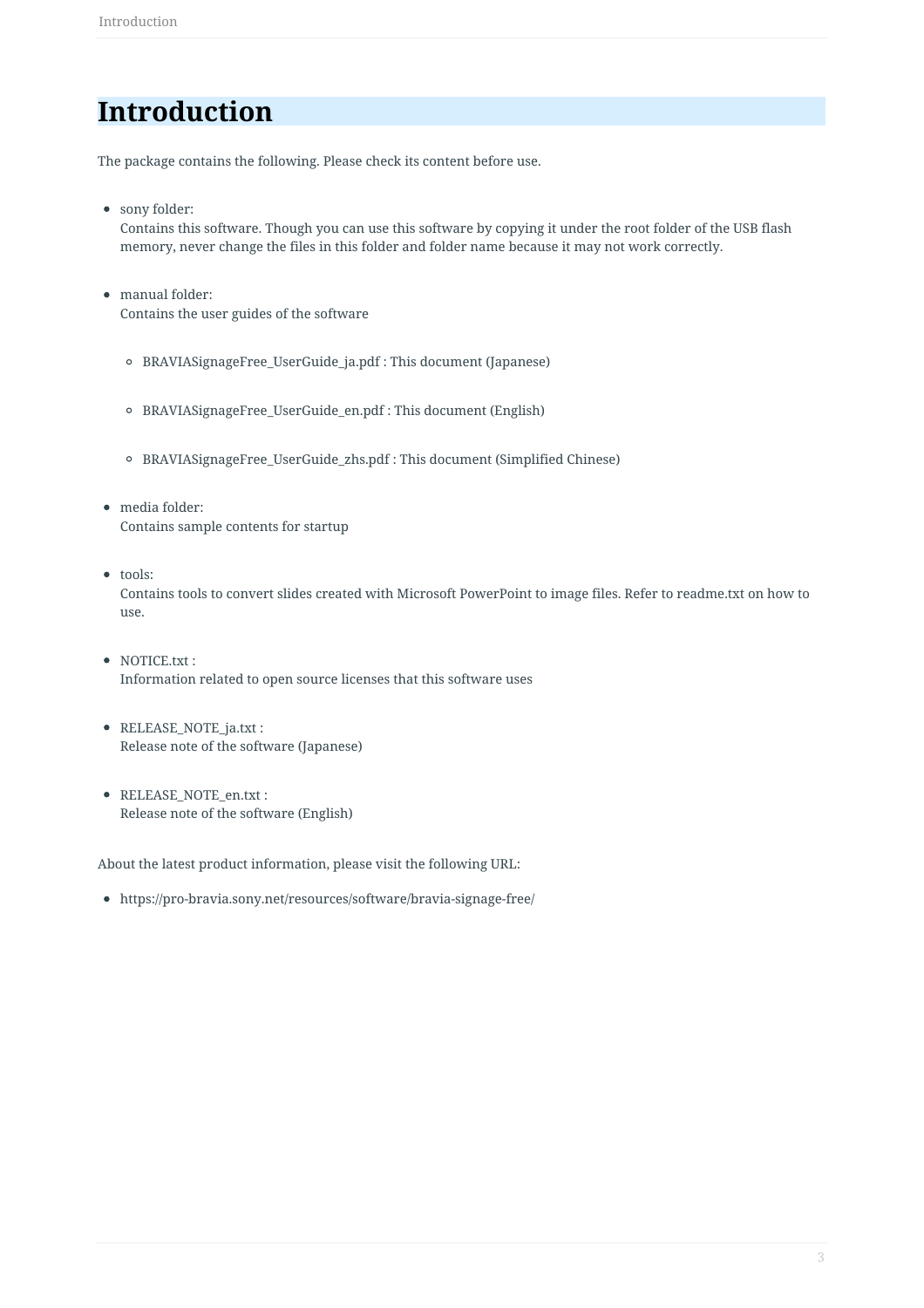### <span id="page-3-0"></span>**1. Overview**

### <span id="page-3-1"></span>**What is BRAVIA Signage Free?**

BRAVIA Signage Free (hereinafter referred to as "BSF") is a software that allows you to play contents on the BRAVIA when you copy video, still images, and HTML content files to USB flash memory and insert it to a USB port on the BRAVIA.

BSF supports the following three playback modes:

### **[1] Slideshow playback**

When you copy contents such as videos and images to a USB flash memory and insert it to a USB port on the BRAVIA, the BRAVIA automatically starts to play these files. If there are multiple files, they will be played in order of file name.

### **[2] Playlist playback**

You can create playlists with contents that are saved to the USB flash memory inserted to a USB port on the BRAVIA.

Playlists are lists that specify the playback order of contents such as videos, still images, and HTML. For example, if you want to play content in the order of video A, still image B, and video C, the playlist will be in the order of video A, still image B, and video C.

You can create playlists with the remote control of the BRAVIA. If you create playlists beforehand, you can change playback contents just by switching playlists during signage operation.

### **[3] Scheduled playback**

You can create playback schedules and set playback schedules to your created playlists.

You can create schedules and set playlists with the remote control of the BRAVIA. Schedules can be set by setting "Select day of the week"/"Select date and time", "Starting time", and "Ending time". You can also set it to playback in the same way every day by not setting the day of the week or the date and time.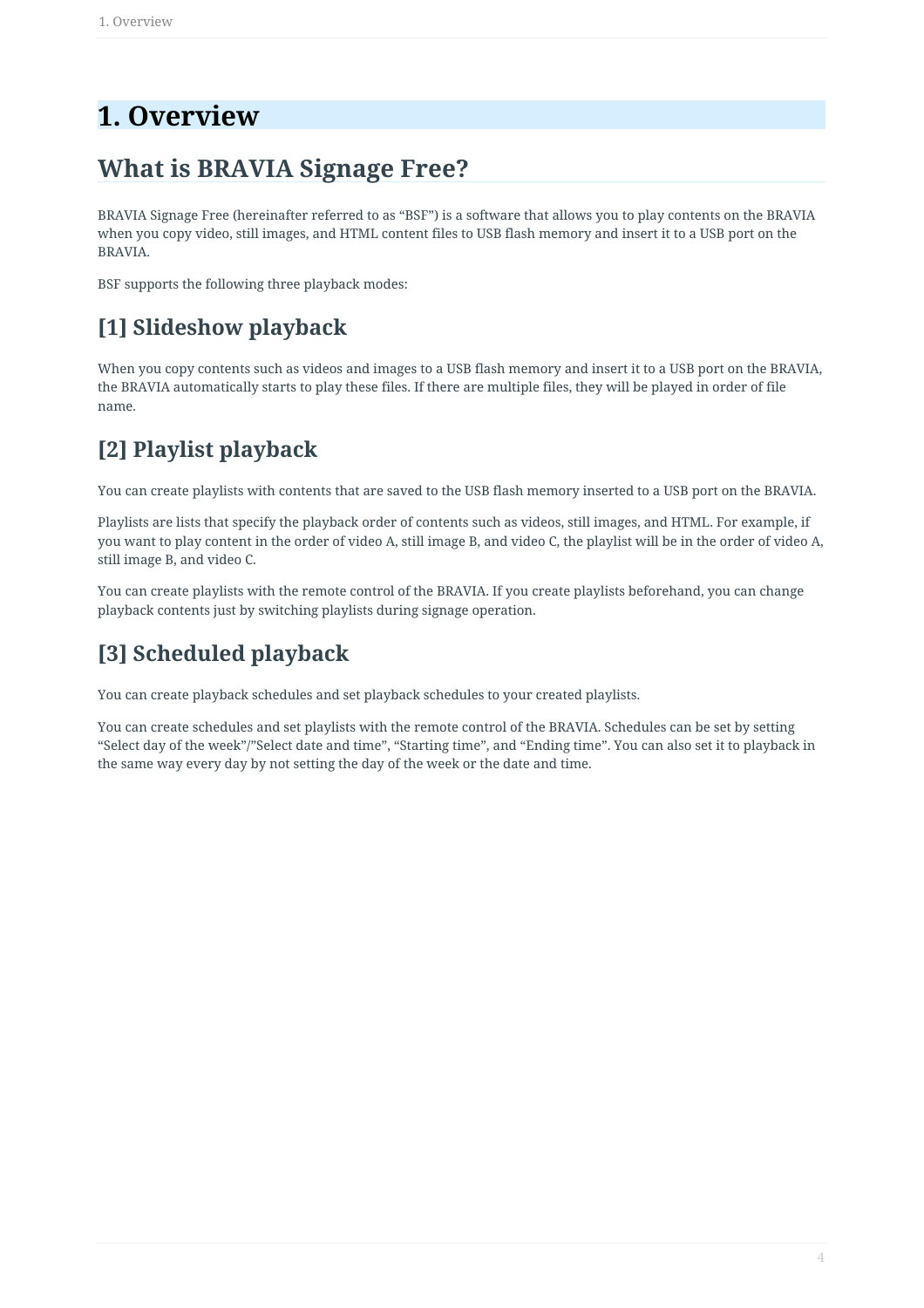### <span id="page-4-0"></span>**Feature Overview**

In addition to the playback modes above, there are other playback configurations in BSF, and you can configure them all with the remote control of the BRAVIA. Changed configurations are saved at BRAVIA internal storage.

#### **[1] BGM and on-screen text**

You can specify BGM and on-screen text to go with playback contents. In on-screen text, you can also specify font color, text background color, and text crawl in. Text background color configuration allows you to select from "none", "plain", and "opaque", but the background color can be fixed or transmitted depending on your selected font color. If the text is long, you can make it scroll from the right side to the left side of the screen using "crawl".

#### **[2] Transition effects and duration**

You can select fade-out and fade-in as transition effects between playback contents, and playback duration for still images and HTML. This duration is never applied to videos. Videos play for their full durations.

### **[3] Playlists**

You can create playlists with contents that are saved to the USB flash memory inserted to a USB port on the BRAVIA. A playlist is composed of a content file, playback duration, on-screen text, and BGM. There is also preview feature to check the playlist while creating it.

### **[4] Playback schedules**

You can create playback schedules and set playback schedules to your created playlists. This allows you to start and stop playlists in accordance with the schedules.

#### **[5] Presentation mode**

Normally, playback contents are automatically switched, but you can manually switch them with presentation mode. This allows you to switch contents with the left and right buttons of the remote control after playback has started in all playback modes: slideshow, playlist, and scheduled playback.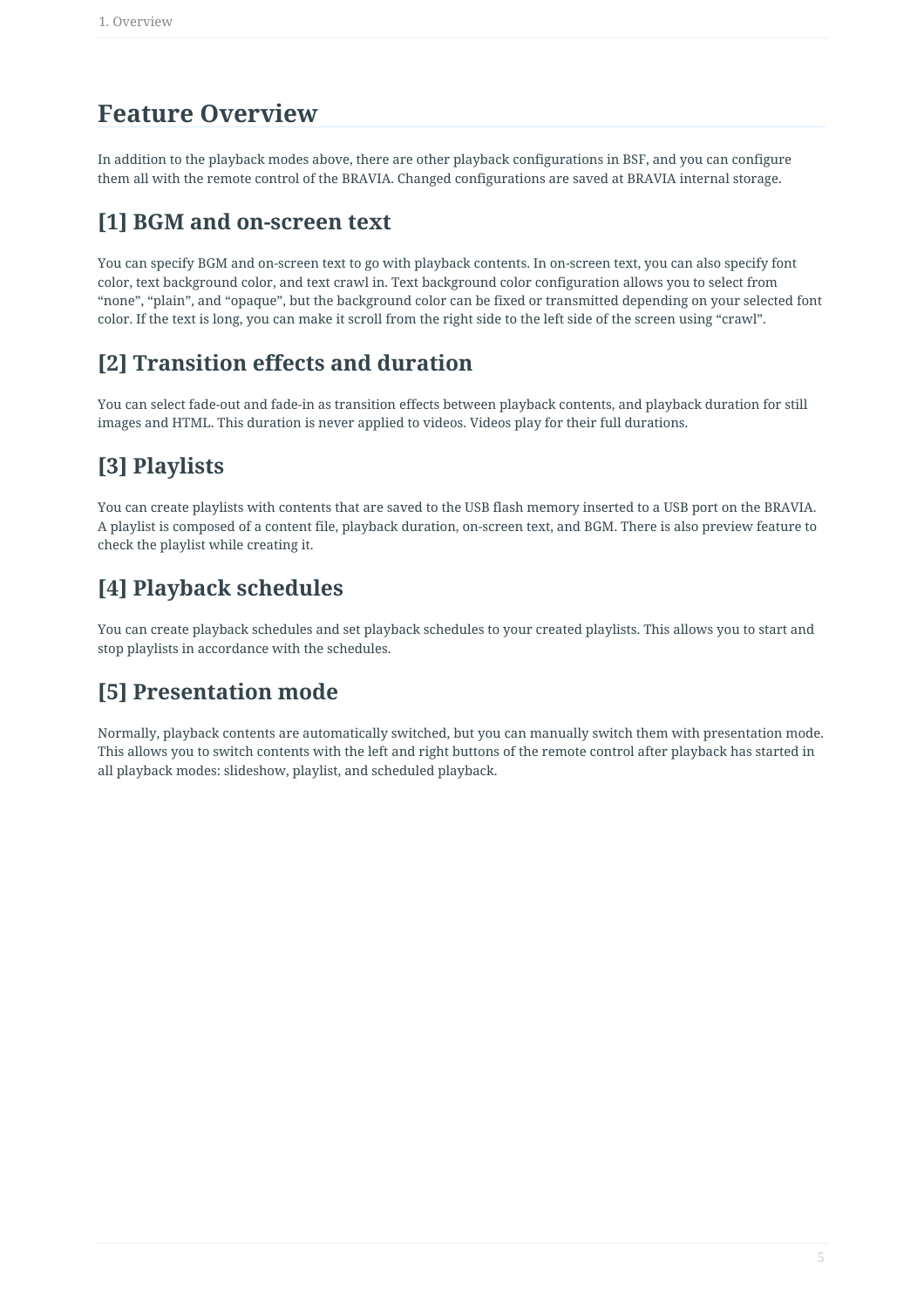### <span id="page-5-0"></span>**Supported media formats**

BSF supports playback of videos, still images, audio (BGM), and HTML. There is a separate document about recommended content formats. Refer to Appendix I. Recommended Media Format as needed when preparing contents.

#### **Video**

Supported video formats are as follows:

(1) MP4 formated video with the following codecs:

- Video codecs: AVC
- Audio codecs: AAC-LC/HE-AAC

(2) MPEG TS formated video with the following codecs:

- Video codec: AVC/MPEG-2
- Audio codecs: AAC-LC/HE-AAC/MP1L2

(3) MP4 formated 4K video with the following codecs (Available only on a BRAVIA 4K model. The maximum frame rate is 3840x2160@60p):

- Video codecs: AVC/HEVC
- Audio codecs: AAC-LC/HE-AAC

#### **Image**

Supported image formats are as follows:

- PNG, GIF, JPEG, BMP
- JPEG with 4K resolution (Available only on a BRAVIA 4K model)

#### **Audio**

Supported audio formats are as follows:

(1) MP4 formated audio with the following codecs:

Audio codecs: AAC-LC/HE-AAC

(2) MP3 formated audio with the following codecs:

Audio codecs: MP3

#### **HTML**

BRAVIA also supports playback of HTML contents. Refer to "BRAVIA B2B HTML5 Solution Technical Manual" for more details.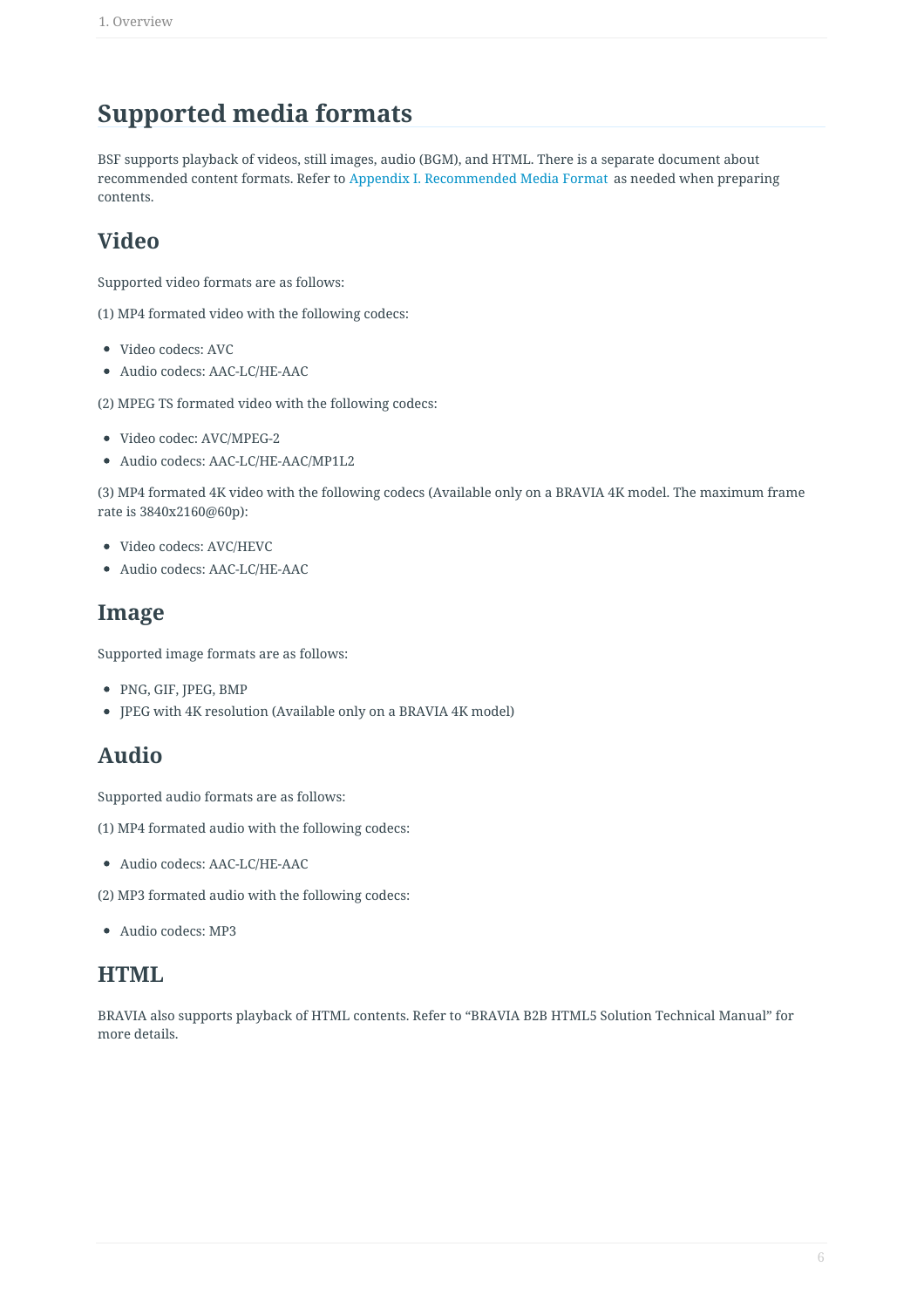### **Codec specifications**

Specifications of codecs compatible with the above video and audio formats are as follows.

| Codec                      | <b>Specifications</b>                                                 |
|----------------------------|-----------------------------------------------------------------------|
| MPEG-4 Part 10 (AVC/H.264) | BP@L3, MP@L4, HP@L4, 3D in top-and-bottom, side-by-side is supported. |
| MPEG-4 Part $10(4K)$       | BP@L4.2, MP@L4.2, HP@L4.2, 3D is not supported.                       |
| HEVC(4K)                   | MP@L5.1, M10@L5.1, 3D is not supported.                               |
| $AAC-LC$                   | 32k, 44.1k, 48k/384 kbps (max.)/up to 5.1ch                           |
| HE-AAC                     | 32k, 44.1k, 48k/(ISO/IEC 14496-3 compliant/profile level 3)/up to 2ch |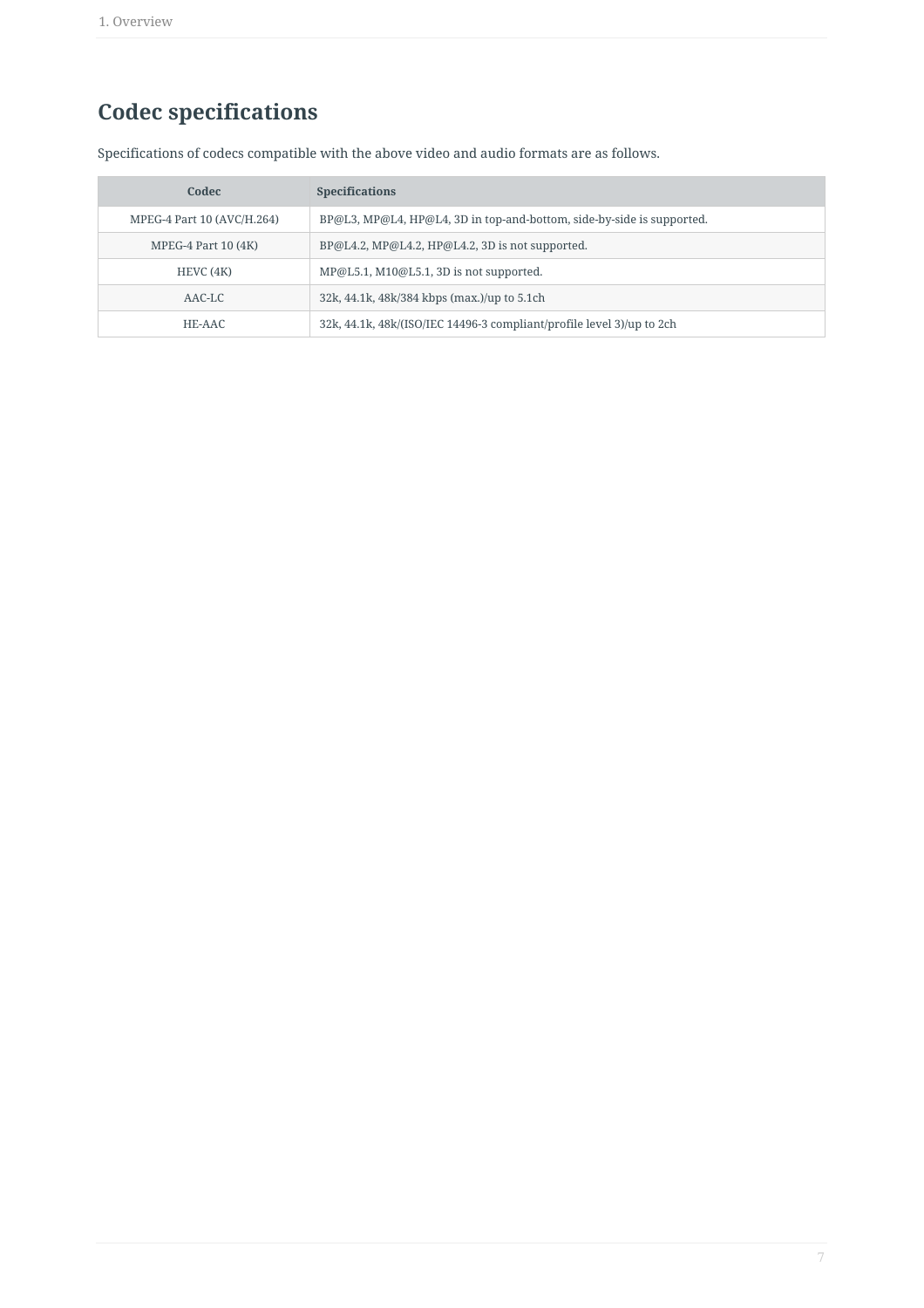### <span id="page-7-0"></span>**Seamless Playback**

Seamless playback is a feature to transition content seamlessly without interruption. BSF supports seamless playback for specific contents. Refer to Appendix II. Seamless Playback Specifications as needed when preparing contents.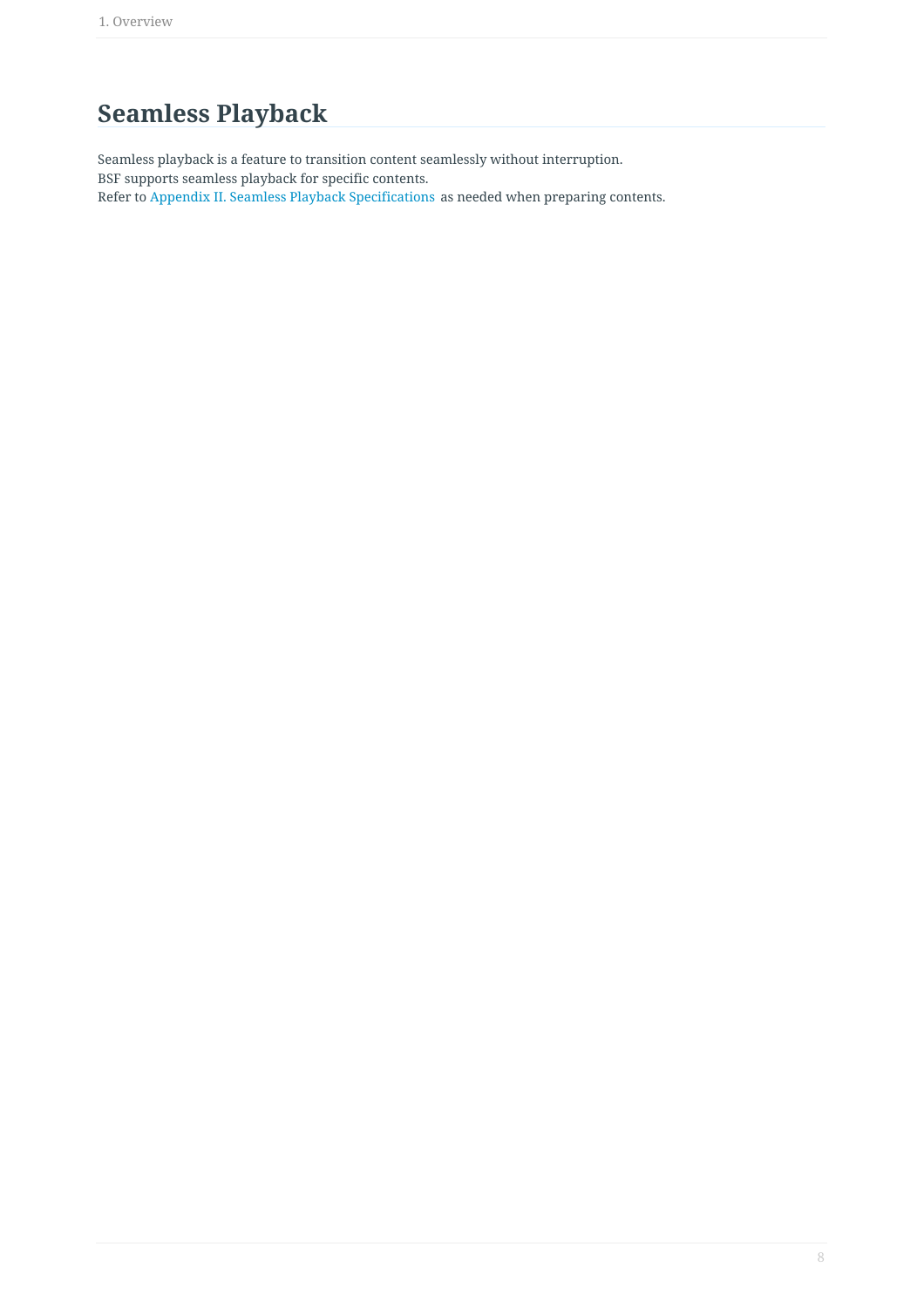### <span id="page-8-0"></span>**2. What to prepare**

Before using this software, it is necessary to prepare the following hardware.

[1] BRAVIA

BRAVIAs which support professional mode.

[2] PC equipped with any of the following OSes

- Windows 7 (32 bit or 64 bit)
- Windows 8.1 (64 bit)
- Windows 10 (64 bit)
- macOS

[3] USB flash memory

USB flash memory formatted to NTFS, FAT32, or exFAT (one USB flash memory is needed for every BRAVIA)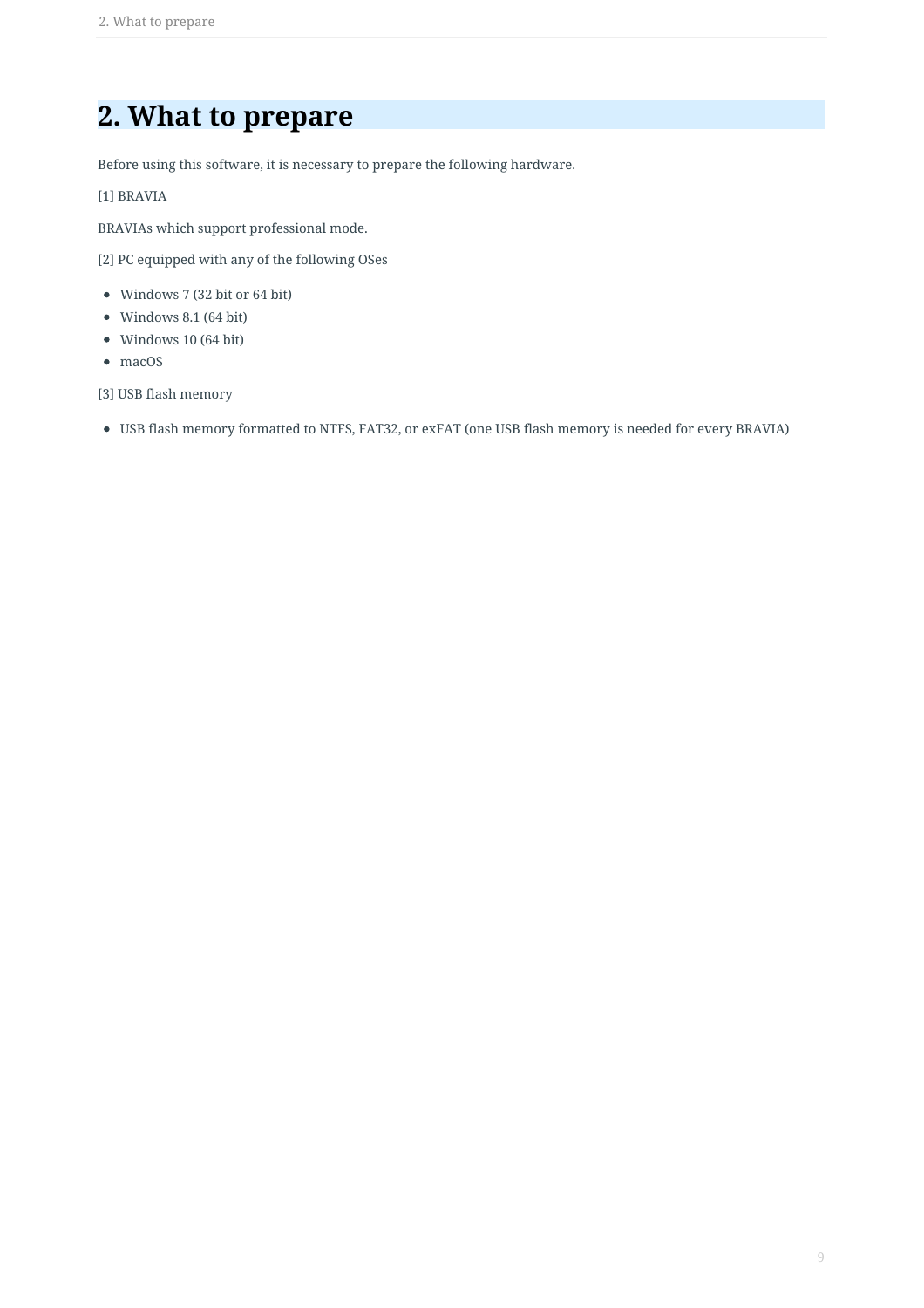### <span id="page-9-0"></span>**3. Basic use**

This section describes the basic use of the three playback modes. Before trying the following procedures, you will need to copy the provided sony folder from the BRAVIA Signage Free software (WQF-BS1F) under the root folder of the USB flash memory. The following descriptions are the procedures with sample contents.

- [1] Slideshow playback (3.1. Use slideshow playback )
- [2] Playlist playback (3.2. Create playlist and play )
- [3] Schedule playback (3.3. Configure playback schedule)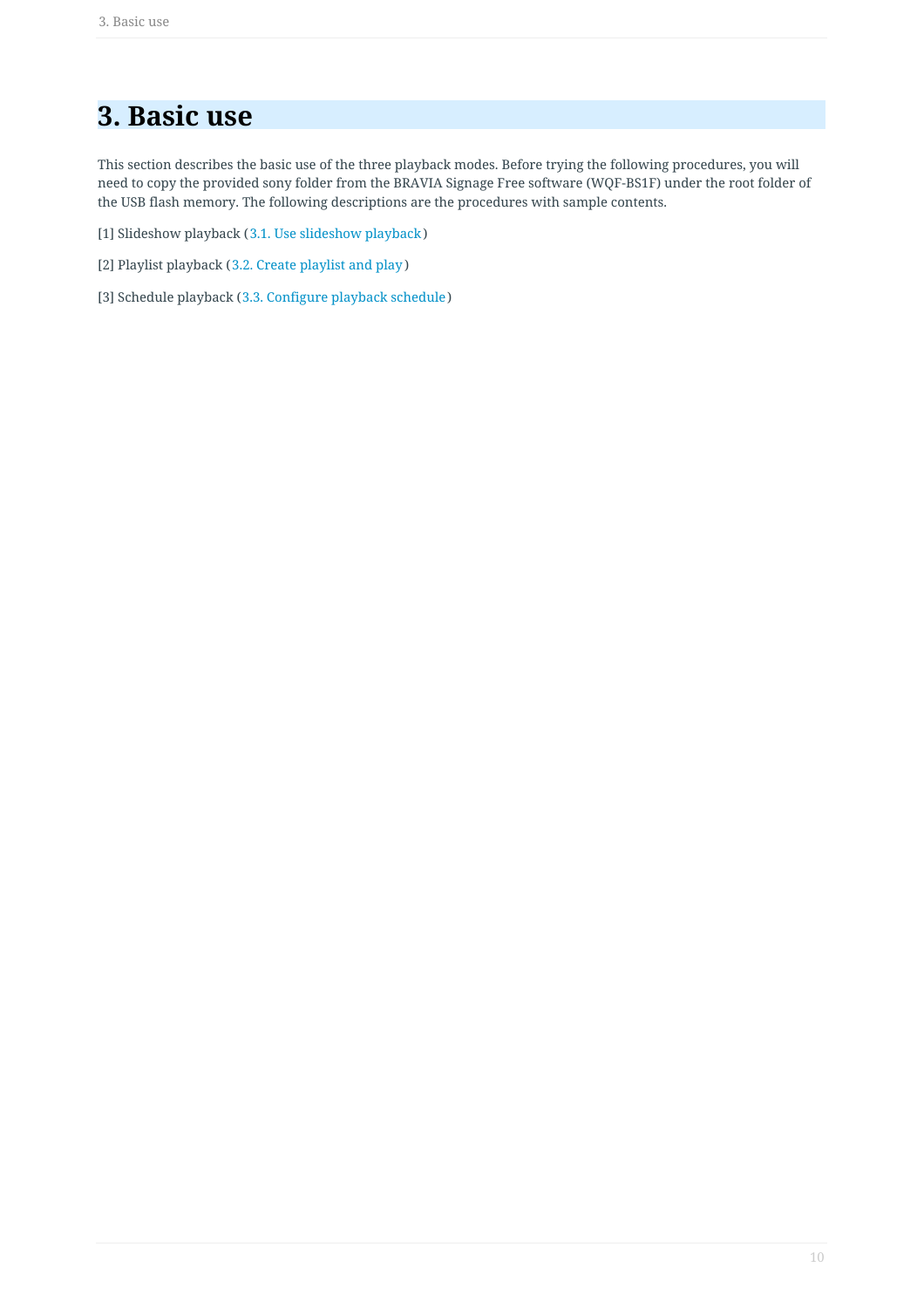### <span id="page-10-0"></span>**3.1. Use slideshow playback**

Slideshow playback is the playback mode for playing contents that are saved to a USB flash memory inserted to a USB port on the BRAVIA in order of file name. Still images and HTML (except for videos) are played for a fixed amount of time. You can change this time on the setting screen.

#### **Procedure to play contents (Required)**

[1] Create a media folder in the root folder of the USB flash memory and copy sample contents "01\_cosmetic\_landscape.jpg" and "02\_cosmetic\_portrait.jpg" to the media folder.

[2] Enable launch application from a USB flash memory as follows if you are using Android 10.0 or later model (please visit the following article about USB drive auto run setting).

Pro settings > Settings > USB drive auto run > Launch web app Set to "Enable".

[3] Insert the USB flash memory to a USB port on the BRAVIA.

[4] Contents copied in step [1] are played in order of file name. If contents do not start playing, check whether [Play mode] on the [Basic settings] screen is set to "Slideshow" or not. The [Basic settings] screen is displayed when you press and hold the "1" button on the remote control of the BRAVIA for 3 seconds when the BRAVIA Signage Free app has been launched from the USB.

| Basic settings           |                                                                 |           |
|--------------------------|-----------------------------------------------------------------|-----------|
| Play mode                | Slideshow $\sim$<br>Select<br>$\sim$                            | <b>OK</b> |
| Presentation mode        | <b>⊙</b> OFF<br>O ON                                            | Cancel    |
| Landscape/Portrait       | <b>⊙</b> Landscape ○ Portrait                                   |           |
| <b>Transition Effect</b> | O OFF<br>$\odot$ ON<br>Effect Duration(sec)<br>$\checkmark$     |           |
| Duration(sec)            | 8<br>$\checkmark$                                               |           |
| Text                     | Please input text.                                              |           |
|                          | Background None ~<br>Color Black<br>Crawl None $\sim$<br>$\vee$ |           |
|                          |                                                                 |           |
|                          |                                                                 |           |
| Playlist settings<br>Red | Schedule settings<br>Green                                      |           |

#### **Playback settings (Optional)**

Content playback automatically starts after inserting the USB flash memory, but you can change the playback configuration.

The [Basic settings] screen is displayed when you press and hold the "1" button of the remote control of the BRAVIA for 3 seconds as stated above, but you can change the following settings on this screen. To operate the settings screen, use the left, right, up, and down buttons and the ENTER button of the remote control.

• Transition Effect

You can select fade-out and fade-in as a transition effect between playback contents.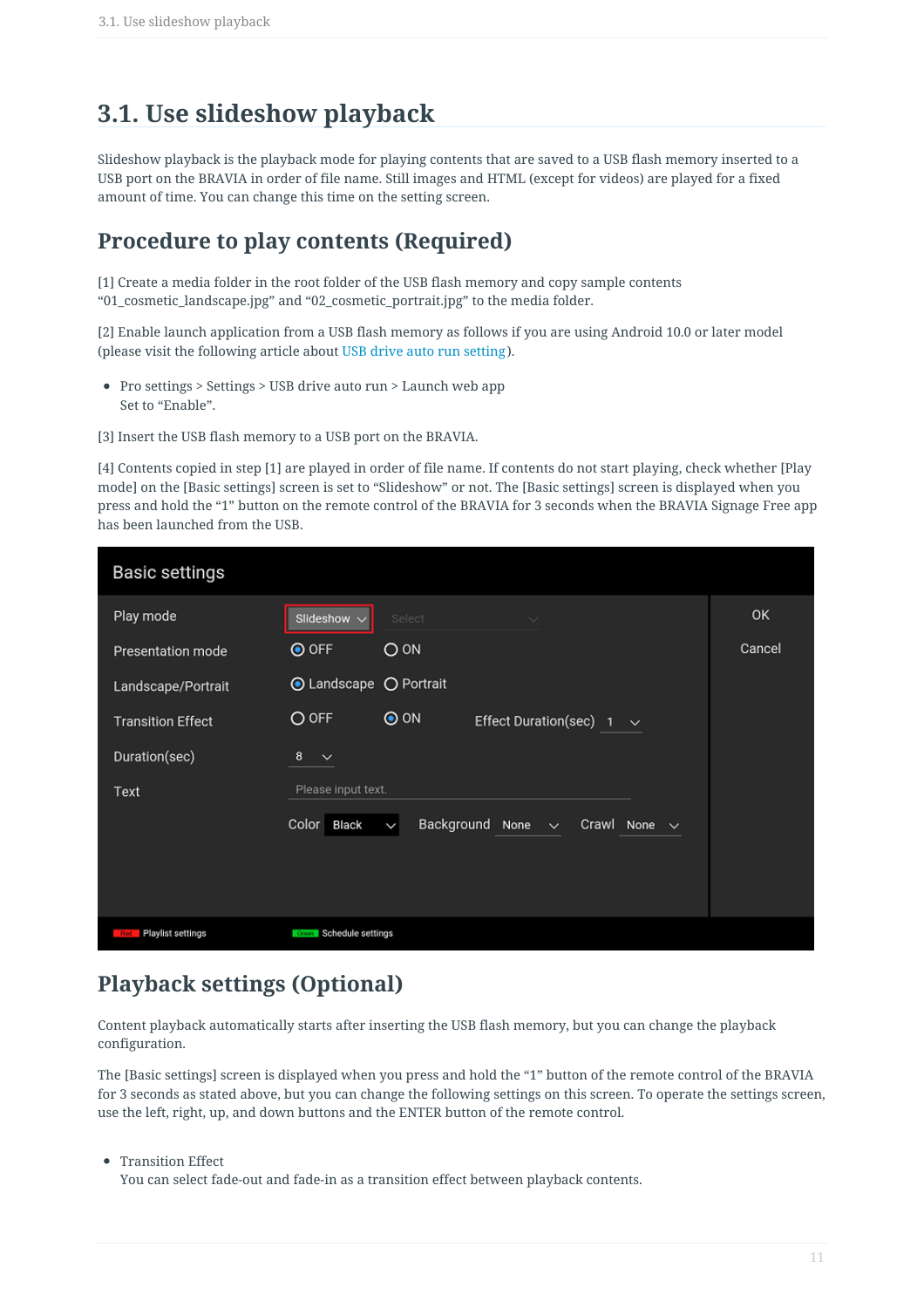#### Duration

You can select a playback time for all contents. If videos are played, this setting time is not used. The video plays in full duration.

| Basic settings           |                                                                                              |        |
|--------------------------|----------------------------------------------------------------------------------------------|--------|
| Play mode                | Slideshow $\sim$<br>Select<br>$\checkmark$                                                   | 0K     |
| Presentation mode        | <b>⊙</b> OFF<br>O ON                                                                         | Cancel |
| Landscape/Portrait       | <b>O</b> Landscape ○ Portrait                                                                |        |
| <b>Transition Effect</b> | O OFF<br>$\odot$ ON<br>Effect Duration(sec)<br>$\sim$                                        |        |
| Duration(sec)            | 8<br>$\checkmark$                                                                            |        |
| Text                     | Please input text.                                                                           |        |
|                          | Background<br>Color<br>Black<br>None<br>Crawl<br>None $\vee$<br>$\checkmark$<br>$\checkmark$ |        |
|                          |                                                                                              |        |
|                          |                                                                                              |        |
| Playlist settings<br>Red | Schedule settings<br>Green                                                                   |        |

Other settings are described on the following pages.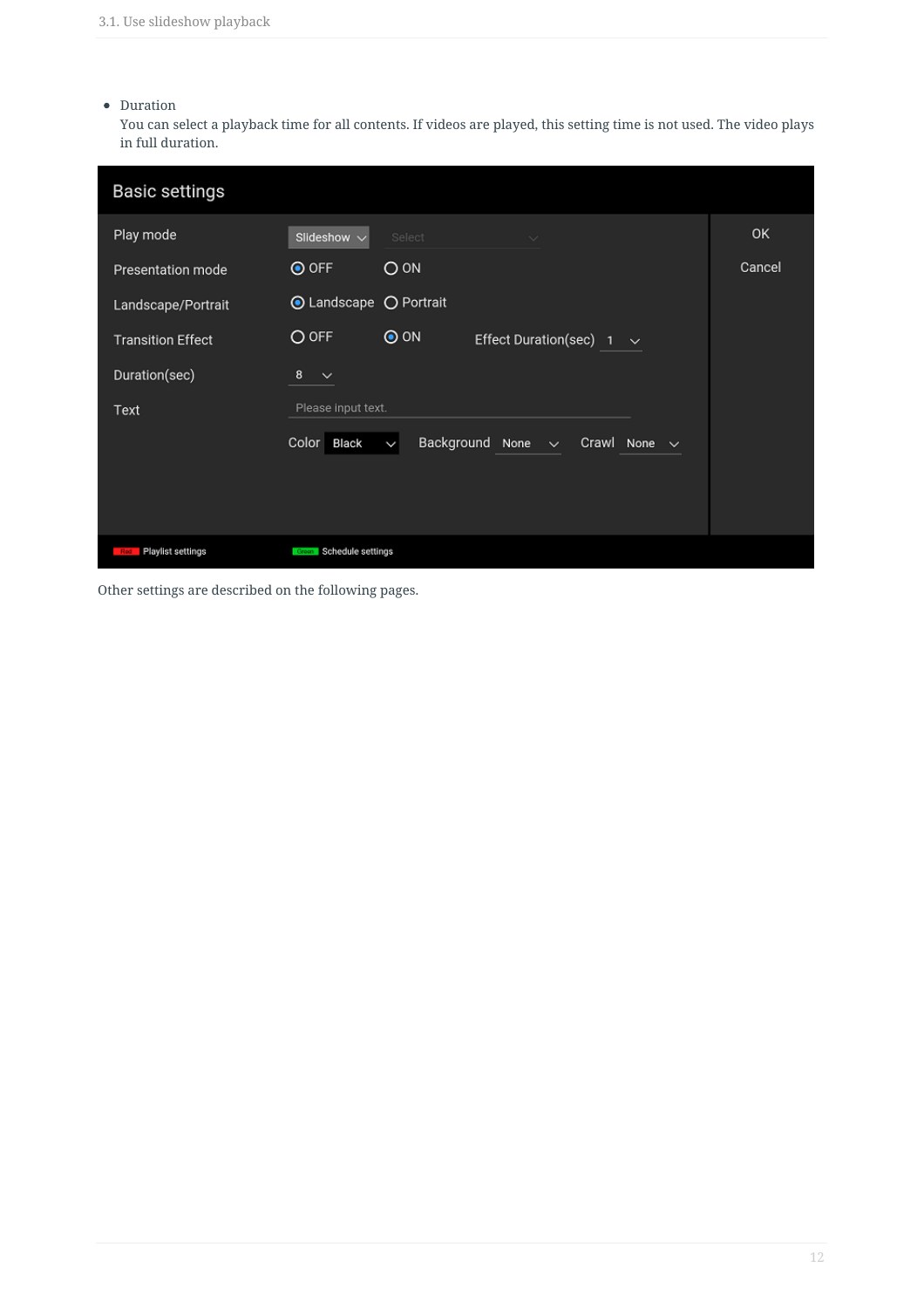### <span id="page-12-0"></span>**3.2. Create playlist and play**

Playlist playback is the playback mode for playing contents of created and selected playlists.

Playlists are lists that specify the playback order of contents such as videos, still images, and HTML as stated in 1. Overview, and you can create and edit playlists with the remote control of the BRAVIA. You can specify files in the media folder of the root folder of a USB flash memory inserted to the BRAVIA as contents of playlists.

You can operate the following screens with the left, right, up, and down buttons , the ENTER button, and the color buttons of the remote control.

#### **Procedure to create playlists (Required)**

1] Create a media folder in the root folder of the USB flash memory and copy sample contents "01\_cosmetic\_landscape.jpg" and "02\_cosmetic\_portrait.jpg" to the media folder.

[2] Insert the USB flash memory to a USB port on the BRAVIA.

[3] After inserting the USB flash memory, press and hold the "1" button of the remote control of the BRAVIA for 3 seconds when the BRAVIA Signage Free app has been launched from the USB and move to the [Basic settings] screen.

| Basic settings                  |                                                                      |        |
|---------------------------------|----------------------------------------------------------------------|--------|
| Play mode                       | Slideshow $\vee$<br>Select<br>$\checkmark$                           | 0K     |
| Presentation mode               | O OFF<br>O ON                                                        | Cancel |
| Landscape/Portrait              | <b>O</b> Landscape ○ Portrait                                        |        |
| <b>Transition Effect</b>        | O OFF<br>$\odot$ ON<br>Effect Duration(sec) 1<br>$\sim$              |        |
| Duration(sec)                   | 8<br>$\checkmark$                                                    |        |
| Text                            | Please input text.                                                   |        |
|                                 | Background None $\sim$<br>Color Black<br>Crawl None $\sim$<br>$\vee$ |        |
|                                 |                                                                      |        |
|                                 |                                                                      |        |
| Playlist settings<br><b>Red</b> | <b>Green</b> Schedule settings                                       |        |

[4] Press the red button of the remote control and move to the [Playlist settings] screen.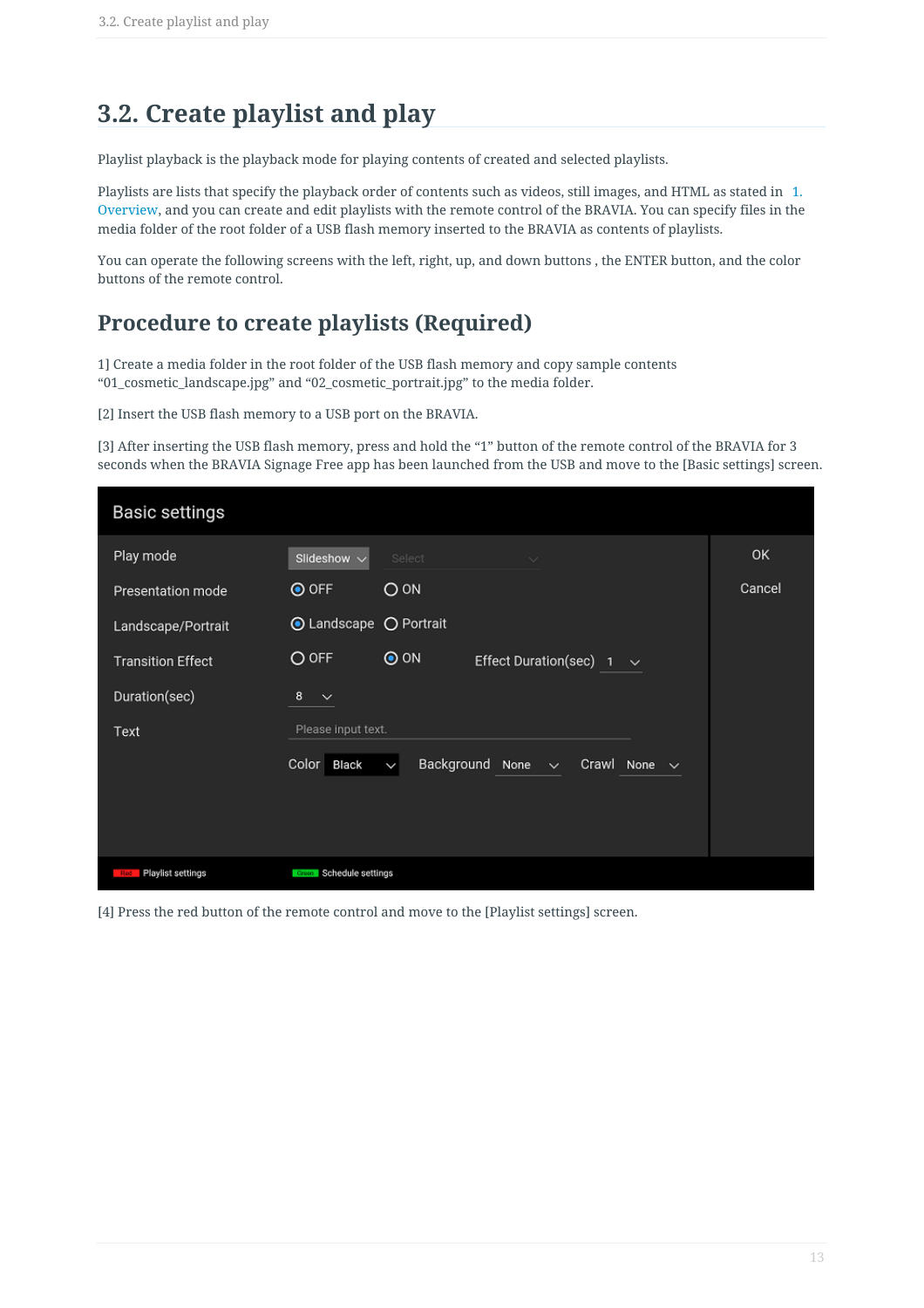| Playlist settings       |                       |                |        |
|-------------------------|-----------------------|----------------|--------|
| Playlist                |                       |                | OK     |
|                         |                       |                | Cancel |
| <b>Red</b> New Playlist | Green Delete Playlist | Yellow Preview |        |

[5] You can create a new playlist by pressing the red button of the remote control on the [Playlist settings] screen. After pressing the red button, a software keyboard is displayed and you can input the playlist's name. For this procedure, input "Playlist1".

| Playlist settings |             |                |              |                |              |                  |           |        |             |              |                          |    |        |
|-------------------|-------------|----------------|--------------|----------------|--------------|------------------|-----------|--------|-------------|--------------|--------------------------|----|--------|
| Playlist          |             |                |              |                |              |                  |           |        |             |              |                          |    | OK     |
| Playlist1         |             |                |              |                |              |                  |           |        |             |              |                          |    | Cancel |
|                   |             |                |              |                |              |                  |           |        |             |              |                          |    |        |
|                   |             |                |              |                |              |                  |           |        |             |              |                          |    |        |
|                   |             |                |              |                |              |                  |           |        |             |              |                          |    |        |
|                   |             |                |              |                |              |                  |           |        |             |              |                          |    |        |
|                   |             |                |              |                |              |                  |           |        |             |              |                          |    |        |
|                   | 1           | $\overline{2}$ | $\sqrt{3}$   | $\overline{4}$ | $\sqrt{5}$   | $\boldsymbol{6}$ | 7         | $\,$ 8 | $\mathsf g$ | $\,0\,$      | $\bullet$                |    |        |
|                   | $\mathsf Q$ | W              | $\mathsf{E}$ | ${\sf R}$      | $\bullet$    | Υ                | $\cup$    | T.     | $\circ$     | $\mathsf{P}$ | $^{\circ}$               |    |        |
|                   | A           | S              | D            | F.             | G            | $\mathsf H$      | $\sf J$   | Κ      | L           | ÷            | $\&$                     | GO |        |
|                   | Z           | $\mathsf X$    | $\mathbb C$  | V              | $\, {\sf B}$ | ${\sf N}$        | ${\sf M}$ | ×      | ٠           | ٠            | $\overline{\mathcal{E}}$ |    |        |
|                   | $=$ / $\#$  | ۸              |              |                |              |                  |           |        |             | ◀            | $\blacktriangleright$    |    |        |
|                   |             |                |              |                |              |                  |           |        |             |              |                          |    |        |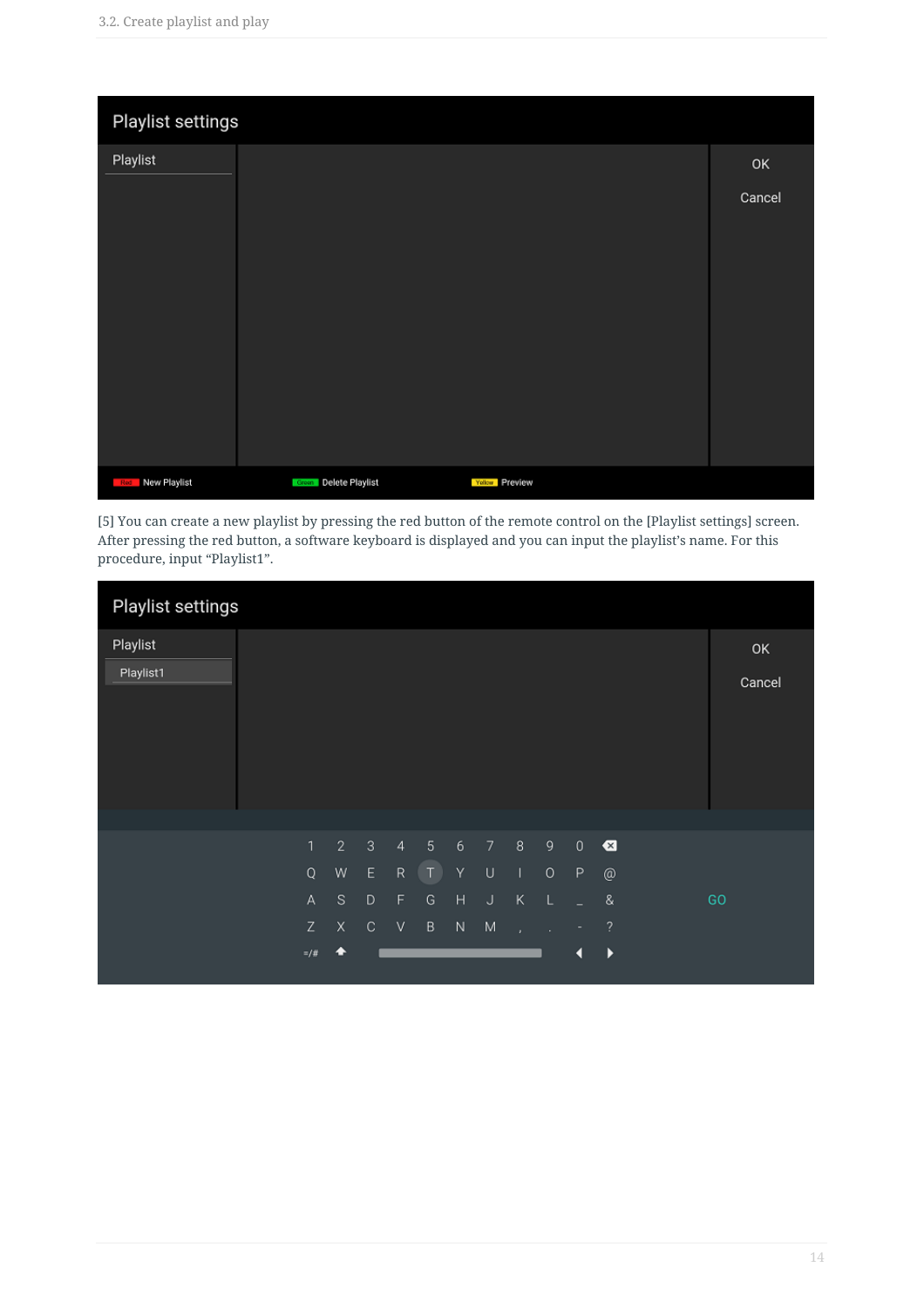| Playlist settings |                             | All contents must be selected.                      |                 |                       |                                            |              |        |
|-------------------|-----------------------------|-----------------------------------------------------|-----------------|-----------------------|--------------------------------------------|--------------|--------|
| Playlist          | Content                     |                                                     |                 | Type                  | Duration(sec)                              |              | OK     |
| Playlist1         | Select                      |                                                     |                 | Auto                  | 8                                          | $+$          | Cancel |
|                   | <b>BGM</b><br>Text<br>Color | None<br>Please input text.<br>Black<br>$\checkmark$ | Background None |                       | $\checkmark$<br>Crawl None<br>$\checkmark$ | $\checkmark$ |        |
| Red New Playlist  |                             | Green Delete Playlist                               |                 | <b>Yellow</b> Preview |                                            |              |        |

[6] Move to the right on the screen and focus on [Content], then select contents. After selecting your contents, the [Type] is automatically selected. For this procedure, select "01\_cosmetic\_landscape.jpg".

| Playlist settings   |                                        |                       |                                            |        |
|---------------------|----------------------------------------|-----------------------|--------------------------------------------|--------|
| Playlist            | Content                                | Type                  | Duration(sec)                              | OK     |
| Playlist1           | 01_cosmetic_landscape.jpg              | Image                 | $\pm$<br>8                                 | Cancel |
|                     |                                        |                       |                                            |        |
|                     |                                        |                       |                                            |        |
|                     |                                        |                       |                                            |        |
|                     |                                        |                       |                                            |        |
|                     |                                        |                       |                                            |        |
|                     |                                        |                       |                                            |        |
|                     |                                        |                       |                                            |        |
|                     | <b>BGM</b><br>None                     |                       | $\checkmark$                               |        |
|                     | Text<br>Please input text.             |                       |                                            |        |
|                     | Background<br>Color<br>Black<br>$\vee$ | None                  | Crawl None<br>$\checkmark$<br>$\checkmark$ |        |
| New Playlist<br>Red | Green Delete Playlist                  | <b>Yellow</b> Preview |                                            |        |

[7] Next, focus on [Duration(sec)] and select the playback time. For this procedure, select "10".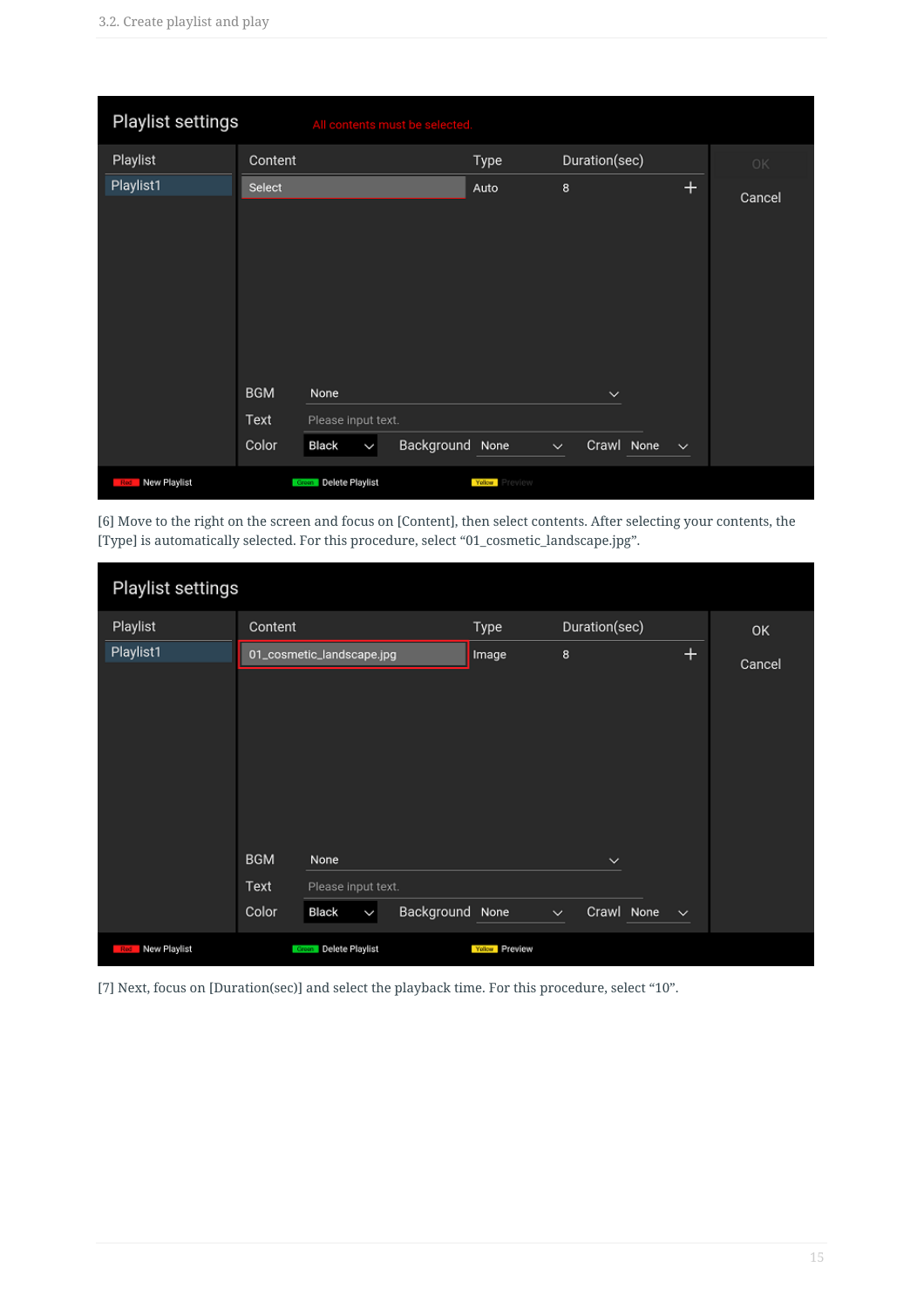| Playlist settings   |                                                                                                       |                       |                                                           |        |
|---------------------|-------------------------------------------------------------------------------------------------------|-----------------------|-----------------------------------------------------------|--------|
| Playlist            | Content                                                                                               | Type                  | Duration(sec)                                             | OK     |
| Playlist1           | 01_cosmetic_landscape.jpg                                                                             | Image                 | $\pm$<br>10                                               | Cancel |
|                     | <b>BGM</b><br>None<br>Text<br>Please input text.<br>Background None<br>Color<br>Black<br>$\checkmark$ |                       | $\check{~}$<br>Crawl None<br>$\checkmark$<br>$\checkmark$ |        |
| New Playlist<br>Red | Green Delete Playlist                                                                                 | <b>Yellow</b> Preview |                                                           |        |

[8] Focus on "+" on this screen and press the ENTER button to specify a second content. Select the [Content] and [Duration(sec)] of the second content following the procedure in steps [6] and [7]. For this procedure, select "02\_cosmetic\_portrait.jpg" as [Content] and "10" as [Duration(sec)].

| Playlist settings        |                             |                                                     |            |                       |               |                            |              |        |
|--------------------------|-----------------------------|-----------------------------------------------------|------------|-----------------------|---------------|----------------------------|--------------|--------|
| Playlist                 | Content                     |                                                     |            | Type                  | Duration(sec) |                            |              | OK     |
| Playlist1                |                             | 01_cosmetic_landscape.jpg                           |            | Image                 | 10            |                            | $^{+}$       | Cancel |
|                          | <b>BGM</b><br>Text<br>Color | None<br>Please input text.<br>Black<br>$\checkmark$ | Background | None                  | $\checkmark$  | $\checkmark$<br>Crawl None | $\checkmark$ |        |
| <b>Rixi</b> New Playlist |                             | Green Delete Playlist                               |            | <b>Yellow</b> Preview |               |                            |              |        |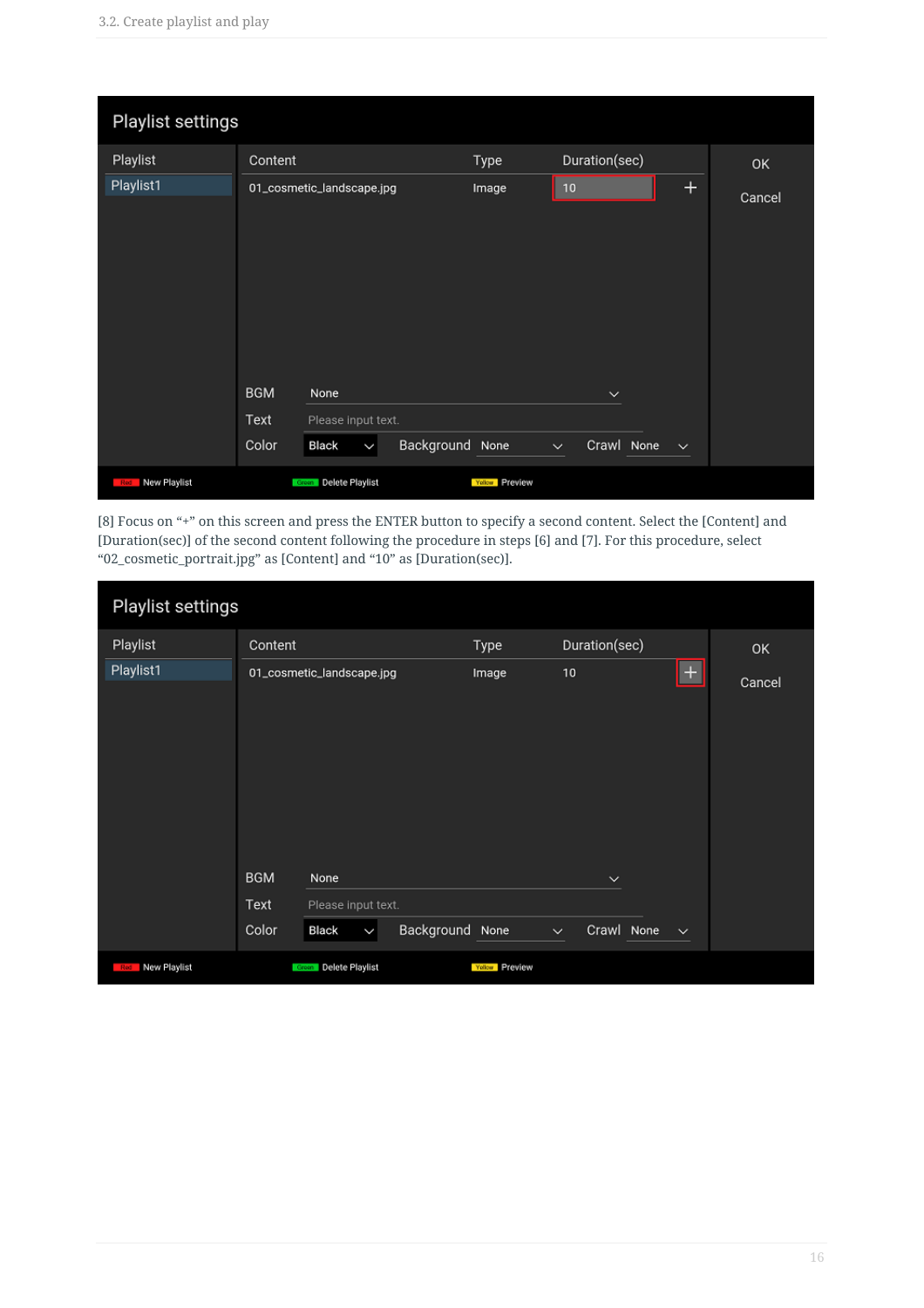| Playlist settings       |                                                  |                       |                                            |        |
|-------------------------|--------------------------------------------------|-----------------------|--------------------------------------------|--------|
| Playlist                | Content                                          | Type                  | Duration(sec)                              | OK     |
| Playlist1               | 01_cosmetic_landscape.jpg                        | Image                 | $\mathrm{+}$<br>10 <sup>1</sup>            | Cancel |
|                         | 02_cosmetic_portrait.jpg                         | Image                 | $\pm$<br>10 <sub>1</sub>                   |        |
|                         |                                                  |                       |                                            |        |
|                         | <b>BGM</b><br>None                               |                       | $\check{~}$                                |        |
|                         | Text<br>Please input text.                       |                       |                                            |        |
|                         | Background None<br>Color<br>Black<br>$\check{ }$ |                       | Crawl None<br>$\checkmark$<br>$\checkmark$ |        |
| <b>Red</b> New Playlist | Green Delete Playlist                            | <b>Yellow</b> Preview |                                            |        |

[9] Focus on the [OK] button on this screen and press the ENTER button of the remote control to save your edited playlist data and return to the [Basic settings] screen.

This ends playlist creation. Other settings on this screen are described on the following pages.

#### **Procedure to change playback settings (Required)**

You need to change the playback settings to play the playlist you created above.

[9] Select "Playlist" as [Play mode] on the [Basic settings] screen.

| Basic settings           |                                                                   |        |
|--------------------------|-------------------------------------------------------------------|--------|
| Play mode                | Playlist<br>Select<br>$\checkmark$                                | OK     |
| Presentation mode        | <b>⊙</b> OFF<br>O ON                                              | Cancel |
| Landscape/Portrait       | <b>O</b> Landscape O Portrait                                     |        |
| <b>Transition Effect</b> | O OFF<br>$\odot$ ON<br>Effect Duration(sec)<br>$\sim$             |        |
| Duration(sec)            | $8 - \vee$                                                        |        |
| Text                     | Please input text.                                                |        |
|                          | Background None $\sim$ Crawl None $\sim$<br>Color Black $\sqrt{}$ |        |
|                          |                                                                   |        |
|                          |                                                                   |        |
| Playlist settings<br>Red | Schedule settings<br>Green                                        |        |

[10] Select the playlist name from the dropdown menu to the right of the [Play mode] setting. For this procedure, select "Playlist1"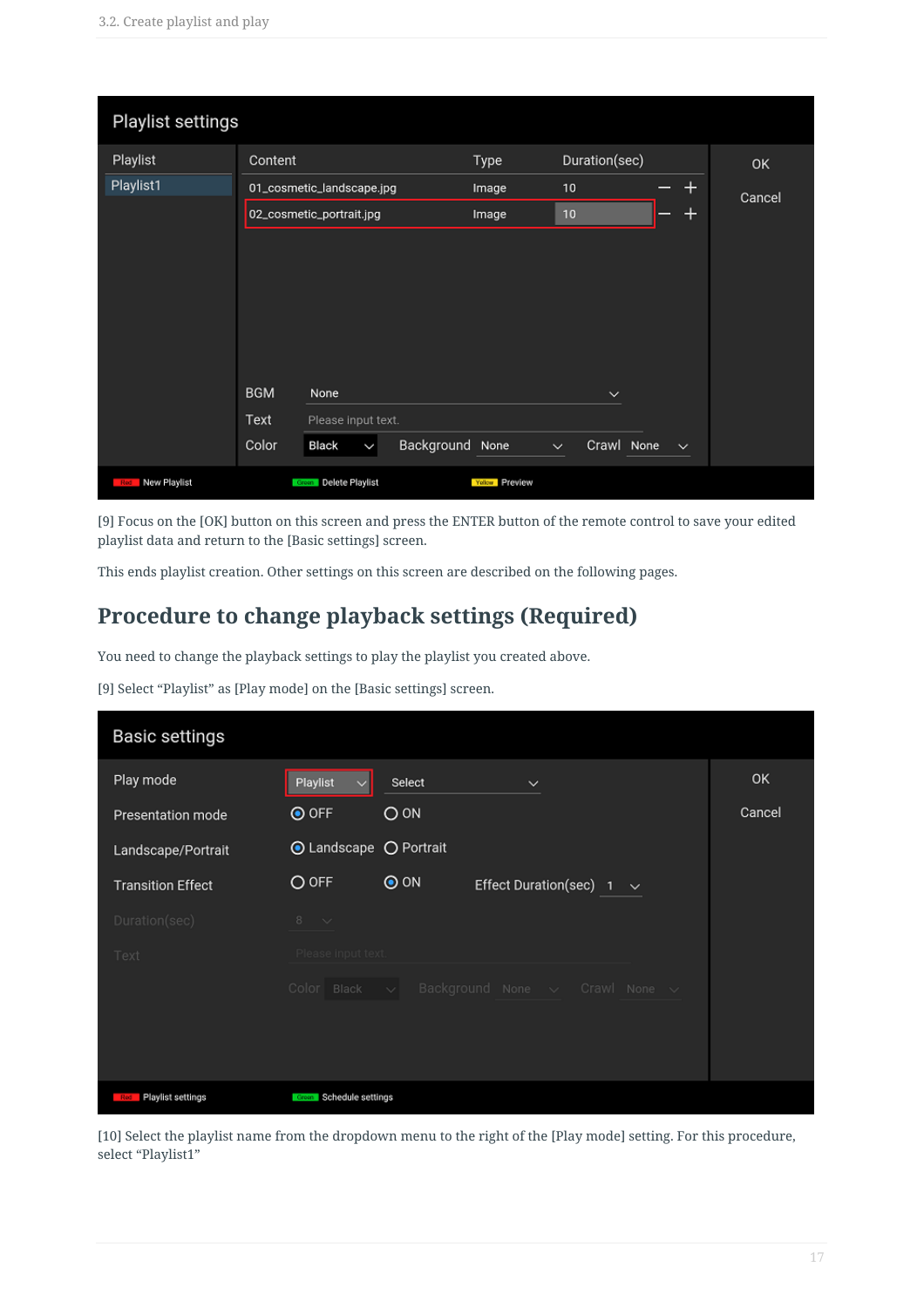| Basic settings           |                          |            |                                          |              |        |
|--------------------------|--------------------------|------------|------------------------------------------|--------------|--------|
| Play mode                | Playlist<br>$\checkmark$ | Playlist1  |                                          |              | OK     |
| Presentation mode        | O OFF                    | O ON       |                                          |              | Cancel |
| Landscape/Portrait       | ⊙ Landscape ○ Portrait   |            |                                          |              |        |
| <b>Transition Effect</b> | O OFF                    | $\odot$ ON | Effect Duration(sec)                     | $\checkmark$ |        |
| Duration(sec)            | $8 - \vee$               |            |                                          |              |        |
| Text                     | Please input text.       |            |                                          |              |        |
|                          | Color Black $\sqrt{}$    |            | Background None $\vee$ Crawl None $\vee$ |              |        |
|                          |                          |            |                                          |              |        |
|                          |                          |            |                                          |              |        |
| Playlist settings<br>Red | Green Schedule settings  |            |                                          |              |        |

[11] Focus on the [OK] button on this screen and press the ENTER button of the remote control to start playing "Playlist1".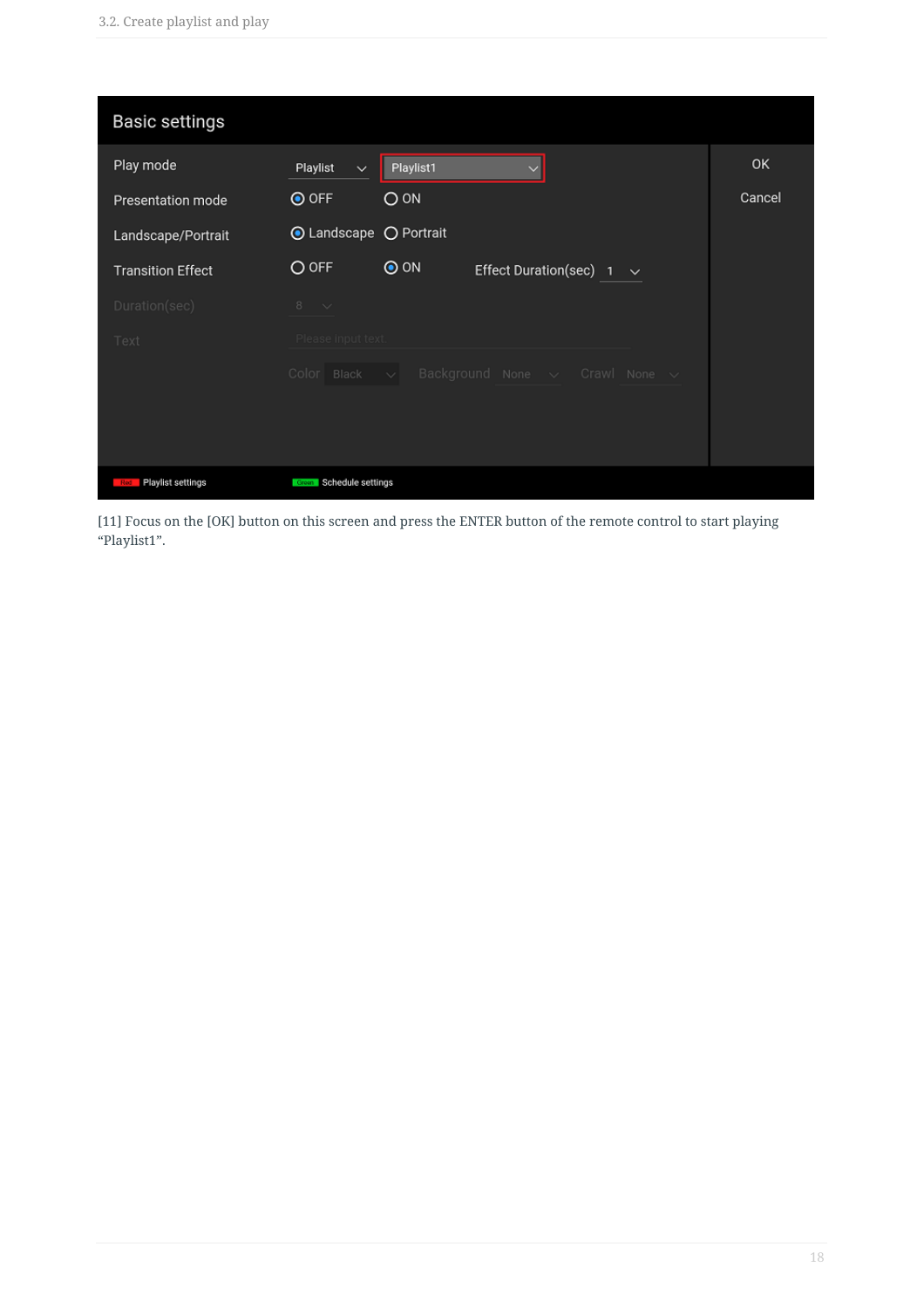### <span id="page-18-0"></span>**3.3. Configure playback schedule**

Scheduled playback is the playback mode for playing created playlists according to a playback schedule.

Schedules can be set by setting "Select day of the week"/"Select date and time", "Starting time", and "Ending time". You can also set contents to play in the same way every day by not setting the day of the week or the date and time. You can operate the following screens with the left, right, up, and down buttons, the ENTER button, and the color buttons of the remote control.

#### **Procedure to create playlists (Required)**

Refer to 3.2. Create playlist and play for the procedure to create playlists.

#### **Procedure to configure schedule (Required)**

[1] The [Basic Setting] screen is displayed after editing and saving a playlist, press the green button of the remote control on the [Basic settings] screen and move to the [Schedule settings] screen.

| Schedule settings   |                       |     |                                 |        |
|---------------------|-----------------------|-----|---------------------------------|--------|
| Date/Dayofweek      | Begin                 | End | Playlist                        | OK     |
|                     |                       |     |                                 | Cancel |
| New Schedule<br>Red | Green Delete Schedule |     | <b>Yellow</b> Playlist settings |        |

[2] You can create a new schedule by pressing the red button of the remote control on the [Schedule settings] screen. After pressing the red button, a dialog is displayed and you can select the schedule type. For this procedure, specify the schedule of "Playlist1" to start playing at "09:00" and stop at "18:00" every day. Enable "Everyday" on the dialog, focus on the [OK] button, and press the ENTER button of the remote control.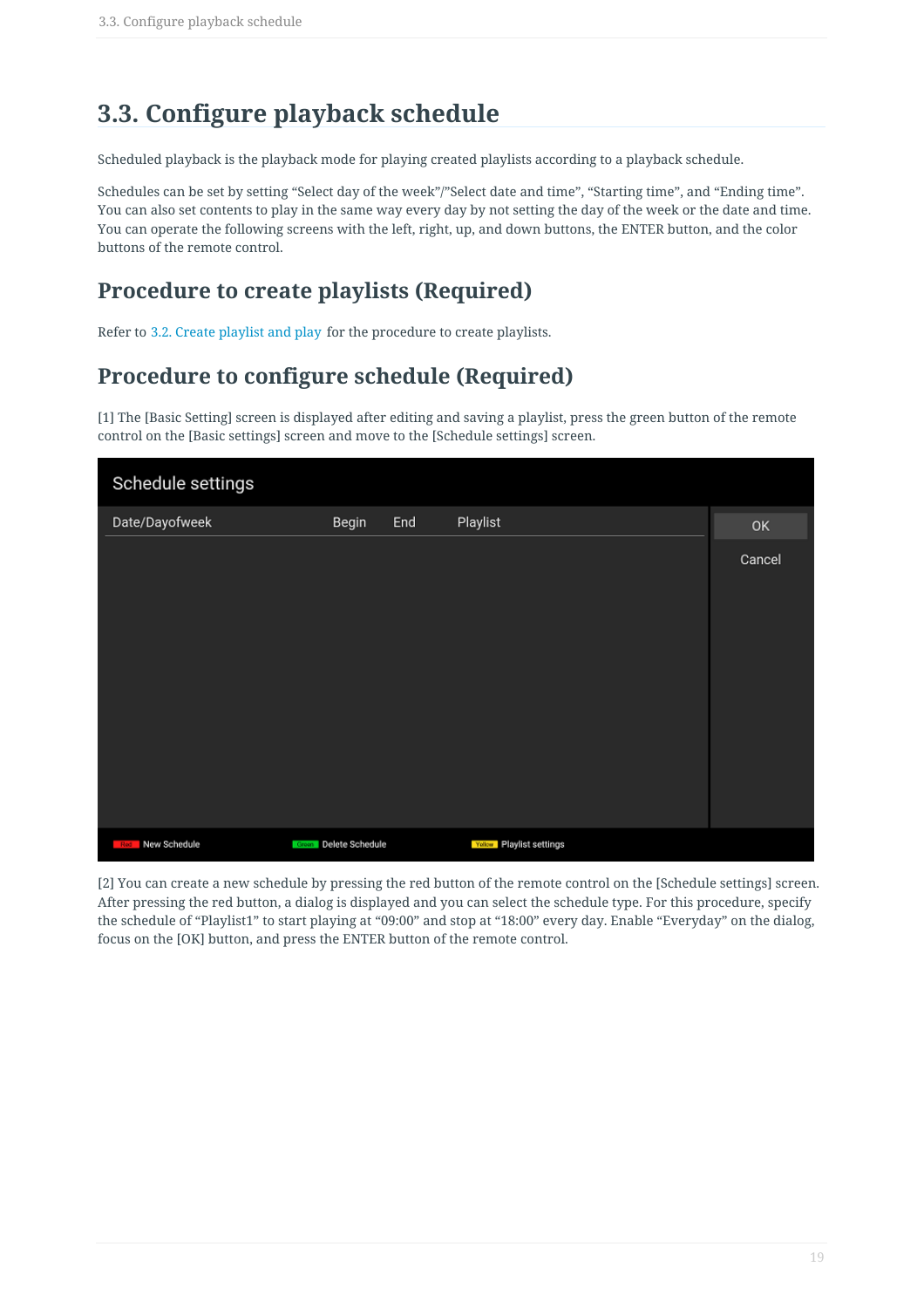| Schedule settings                                                                 |                                                                                                                                 |        |
|-----------------------------------------------------------------------------------|---------------------------------------------------------------------------------------------------------------------------------|--------|
| Date/Dayofweek                                                                    | Playlist<br>End<br>Begin                                                                                                        |        |
| Everyday                                                                          | $\qquad \qquad +$<br>09:00 10:00<br>Select                                                                                      | Cancel |
| Date/Dayofweek setting<br>⊙ Everyday<br>$\bigcirc$ Date<br>$\bigcirc$ Day of week | $\vee$ /<br>$\sim$<br>$\Box$ Sun<br>$\Box$ Mon<br>$\Box$ Tue<br>— ™ed<br>$\Box$ Thu<br>$\Box$ Fri<br>$\Box$ Sat<br>Cancel<br>OK |        |
|                                                                                   |                                                                                                                                 |        |
| New Schedule                                                                      | <b>Lacer Delete Schedule</b><br><b>Yester</b> Playlist settings                                                                 |        |

[3] Next, focus on the newly added "Everyday" column and pressing the ENTER button of the remote control to edit [Begin], [End], and [Playlist]. For this procedure, select "09:00" as [Begin], "18:00" as [End], and "Playlist1" as [Playlist]. After finishing selection, press the Return button of the remote control.

| Schedule settings   |                       |       |                                 |       |        |
|---------------------|-----------------------|-------|---------------------------------|-------|--------|
| Date/Dayofweek      | Begin                 | End   | Playlist                        |       | OK     |
| Everyday            | 09:00                 | 18:00 | Playlist1                       | $\pm$ | Cancel |
|                     |                       |       |                                 |       |        |
|                     |                       |       |                                 |       |        |
|                     |                       |       |                                 |       |        |
|                     |                       |       |                                 |       |        |
|                     |                       |       |                                 |       |        |
|                     |                       |       |                                 |       |        |
|                     |                       |       |                                 |       |        |
|                     |                       |       |                                 |       |        |
| New Schedule<br>Red | Green Delete Schedule |       | <b>Yellow</b> Playlist settings |       |        |

[4] Focus on the [OK] button on this screen and press the ENTER button of the remote control to save the edited schedule data and return to the [Basic settings] screen.

#### **Procedure to change playback settings (Required)**

You need to change the playback settings to make the playlist play according to the schedule you created above.

[5] Select "Schedule" as [Play mode] on the [Basic settings] screen.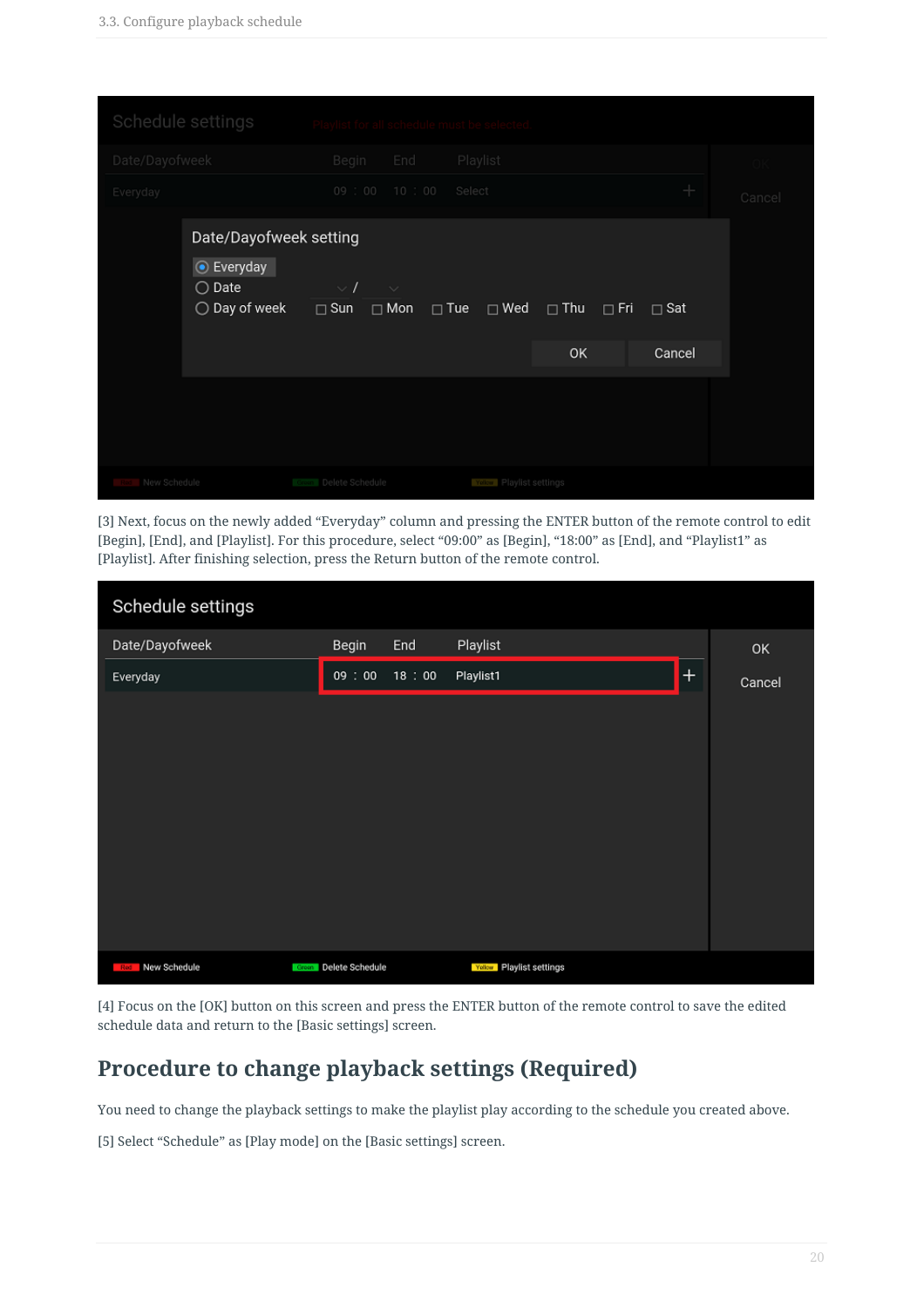| Basic settings                  |                                                                   |        |
|---------------------------------|-------------------------------------------------------------------|--------|
| Play mode                       | Schedule<br>Playlist1<br>$\checkmark$<br><b>STATE OF BUILDING</b> | 0K     |
| Presentation mode               | O ON<br>O OFF                                                     | Cancel |
| Landscape/Portrait              | <b>O</b> Landscape ○ Portrait                                     |        |
| <b>Transition Effect</b>        | O OFF<br>$\odot$ ON<br>Effect Duration(sec)<br>$\checkmark$       |        |
| Duration(sec)                   | $8 - \vee$                                                        |        |
| Text                            | Please input text.                                                |        |
|                                 | Background None $\vee$ Crawl None $\vee$<br>$Color$ Black $\sim$  |        |
|                                 |                                                                   |        |
|                                 |                                                                   |        |
| Playlist settings<br><b>Red</b> | Green Schedule settings                                           |        |

[6] Focus on the [OK] button on this screen and press the ENTER button of the remote control to start playing "Playlist1" according to the schedule created above.

If a playlist does not play according to its set schedule, there may be discrepancies between the date and time configured on the BRAVIA and your edited schedule. If any contents are not played on the BRAVIA, press the DISPLAY button of the remote control. The Date/Time configured on the BRAVIA is displayed at the center of the screen, and the Date/Time of the next playback schedule is displayed at the lower right of the screen as shown below. Confirm the settings and reconfigure them in accordance with this information.

|             | ⊙09:00 Sat, Jan. 2 |
|-------------|--------------------|
|             |                    |
|             |                    |
| Sat. Jan. 2 |                    |
|             |                    |
|             |                    |
|             |                    |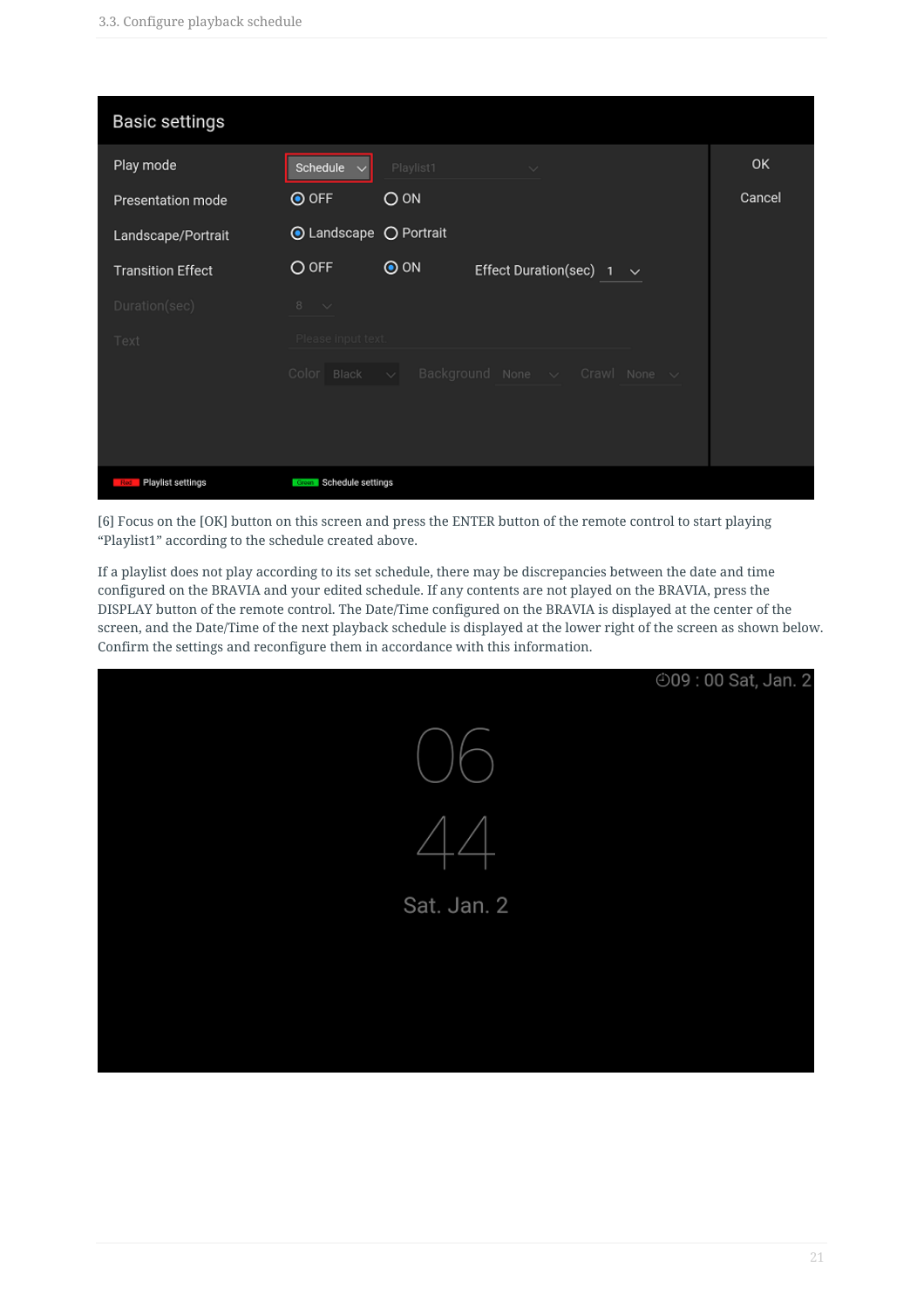### <span id="page-21-0"></span>**4. Advanced use**

This section describes how to change playback settings not described in 3. Basic use. The following descriptions are the procedures with sample contents. Before trying the following procedures, you will need to copy the provided sony folder under the root folder of the USB flash memory. The following descriptions are the procedures with sample contents.

- [1] On-screen text (4.1. Show on-screen text)
- [2] BGM (4.2. Play with backgroud music )
- [3] Presentation mode (4.3. Use presentation mode)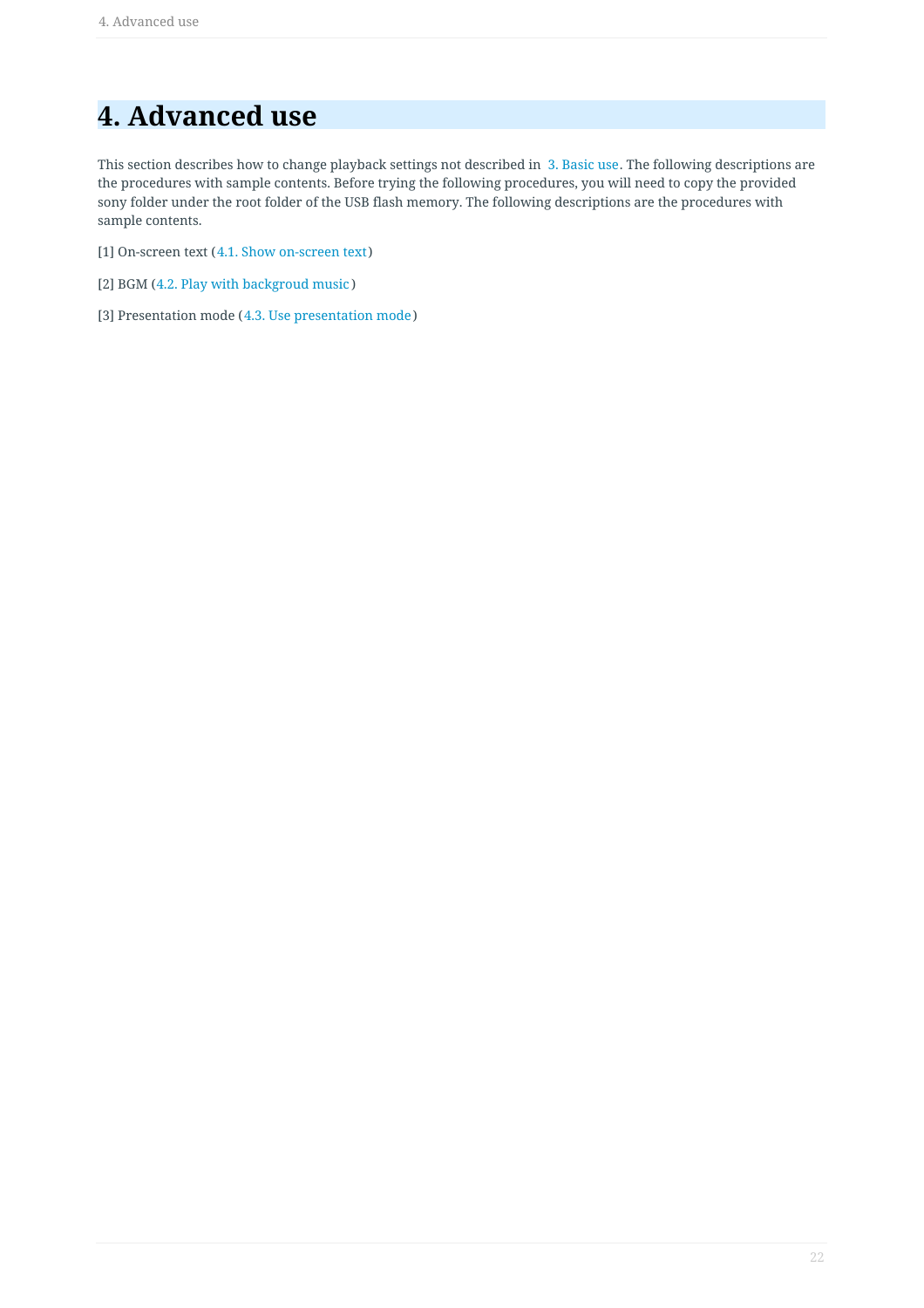### <span id="page-22-0"></span>**4.1. Show telop text**

You can specify on-screen text on playback contents in all playback modes: slideshow, playlist, and scheduled playback. This section describes the procedure.

#### **Slideshow playback**

[1] Execute steps [1] to [3] in 3.1. Use slideshow playback .

[2] Move to the [Basic settings] screen and specify the [Text] for [On-screen text]. Focus on [Text] and press the ENTER button of the remote control to specify on-screen text. For this procedure, enter "Try first telop text."

| Basic settings           |                                                                               |        |
|--------------------------|-------------------------------------------------------------------------------|--------|
| Play mode                | Slideshow $\sim$<br>Playlist1<br>$\checkmark$                                 | 0K     |
| Presentation mode        | O ON<br>O OFF                                                                 | Cancel |
| Landscape/Portrait       | <b>O</b> Landscape ○ Portrait                                                 |        |
| <b>Transition Effect</b> | O OFF<br>$\odot$ ON<br>Effect Duration(sec)<br>$1 - \vee$                     |        |
| Duration(sec)            | 8<br>$\checkmark$                                                             |        |
| Text                     | Try first telop text                                                          |        |
|                          | Background<br>Color Black<br>Crawl None $\sim$<br>None $\vee$<br>$\checkmark$ |        |
|                          |                                                                               |        |
|                          |                                                                               |        |
| Playlist settings<br>Red | Schedule settings<br>Green                                                    |        |

[3] Next, you need to select the [Color] and [Background]. For this procedure, specify "Black" and "Opaque". If [Background] is set to "Plain" or "Opaque", the background color can be fixed or transmitted depending on your selected font color.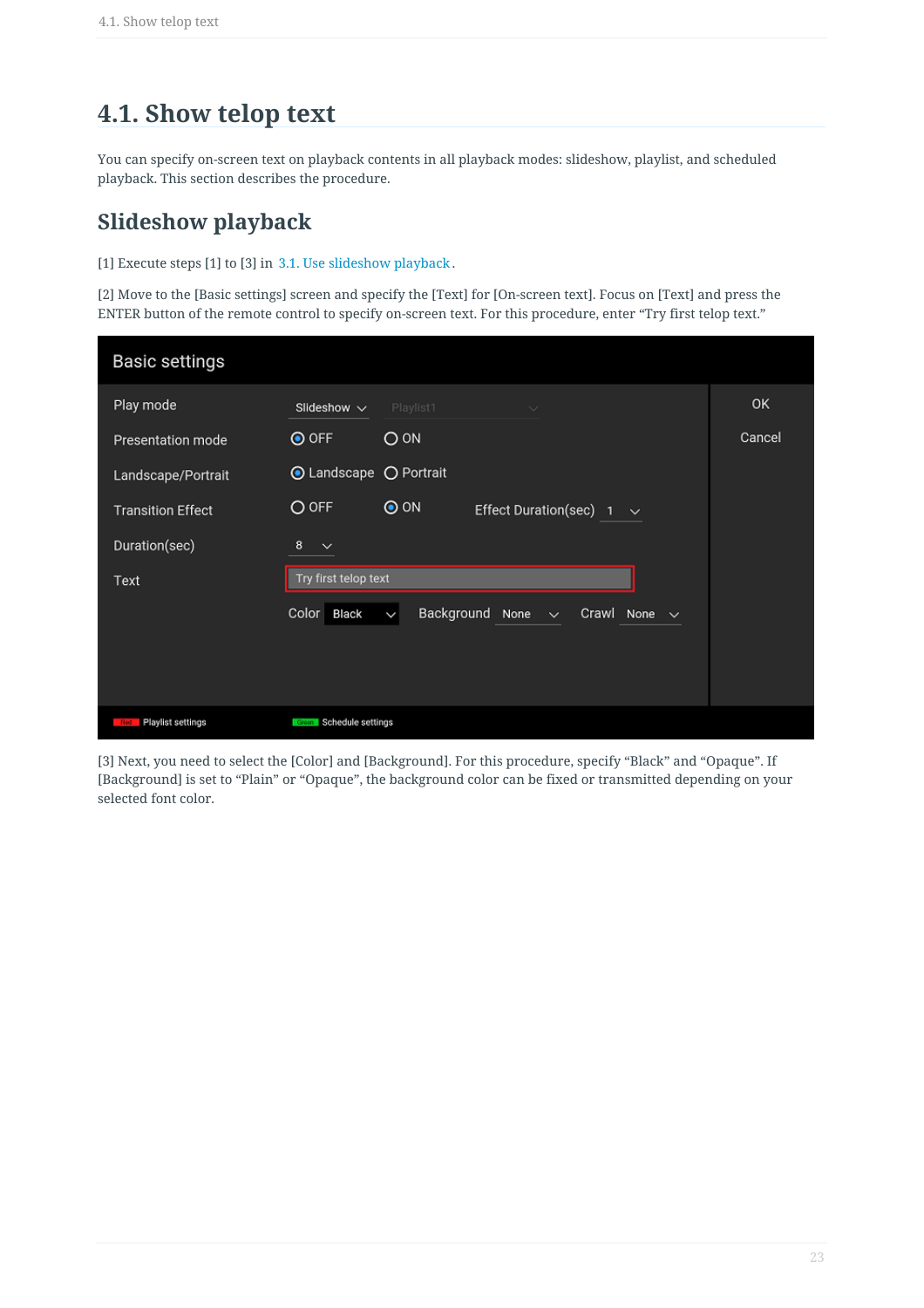| Basic settings           |                                                                                        |        |
|--------------------------|----------------------------------------------------------------------------------------|--------|
| Play mode                | Slideshow $\sim$<br>Playlist1<br>$\checkmark$                                          | OK     |
| Presentation mode        | O ON<br><b>⊙</b> OFF                                                                   | Cancel |
| Landscape/Portrait       | <b>O</b> Landscape ○ Portrait                                                          |        |
| <b>Transition Effect</b> | $\odot$ ON<br>O OFF<br>Effect Duration(sec)<br>$\sim$                                  |        |
| Duration(sec)            | 8<br>$\checkmark$                                                                      |        |
| Text                     | Try first telop text                                                                   |        |
|                          | Background<br>Color<br>Black<br>Crawl<br>Opacity $\sim$<br>None $\vee$<br>$\checkmark$ |        |
|                          |                                                                                        |        |
|                          |                                                                                        |        |
| Playlist settings<br>Red | Schedule settings<br>Green                                                             |        |

[4] Next, you need to set the [Crawl]. For this procedure, specify "Low". If you specify an option other than "None", on-screen text displayed scrolls from right to left during content playback.

| Basic settings                  |                               |                            |                      |                           |        |
|---------------------------------|-------------------------------|----------------------------|----------------------|---------------------------|--------|
| Play mode                       | Slideshow $\sim$              | Playlist1                  | $\checkmark$         |                           | 0K     |
| <b>Presentation mode</b>        | <b>⊙</b> OFF                  | O ON                       |                      |                           | Cancel |
| Landscape/Portrait              | <b>O</b> Landscape ○ Portrait |                            |                      |                           |        |
| <b>Transition Effect</b>        | O OFF                         | $\odot$ ON                 | Effect Duration(sec) | $\sim$                    |        |
| Duration(sec)                   | 8<br>$\checkmark$             |                            |                      |                           |        |
| Text                            | Try first telop text          |                            |                      |                           |        |
|                                 | Color<br>Black                | Background<br>$\checkmark$ | Opacity $\sim$       | Crawl Low<br>$\checkmark$ |        |
|                                 |                               |                            |                      |                           |        |
|                                 |                               |                            |                      |                           |        |
| Playlist settings<br><b>Red</b> | Schedule settings<br>Green    |                            |                      |                           |        |

[5] Focus on the [OK] button on this screen and press the ENTER button of the remote control to save edited settings and return to the content playback screen. Check whether or not "Try first telop text." is displayed at the bottom of the screen with playback content.

#### **Playlist or schedule playback**

[1] Execute steps [1] to [8] in 3.2. Create playlist and play .

[2] Configure the [On-screen text] on the [Playlist settings] screen as in steps [2] to [4] in "Slideshow" above. One onscreen text can be configured for each playlist.

[3] Execute steps [9] to [11] in 3.2. Create playlist and play . Check whether or not "Try first telop text." is displayed at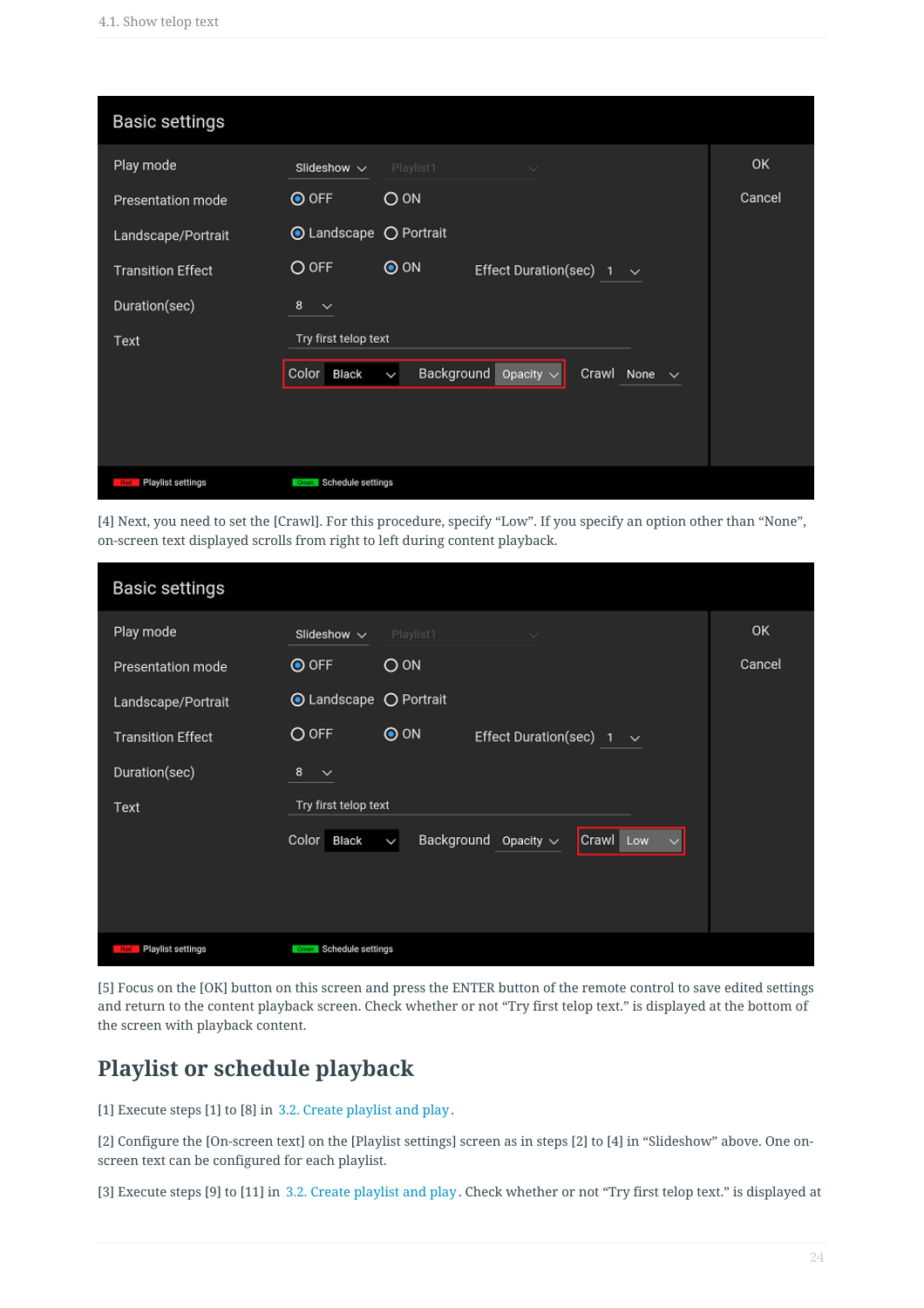the bottom of the screen with playback content.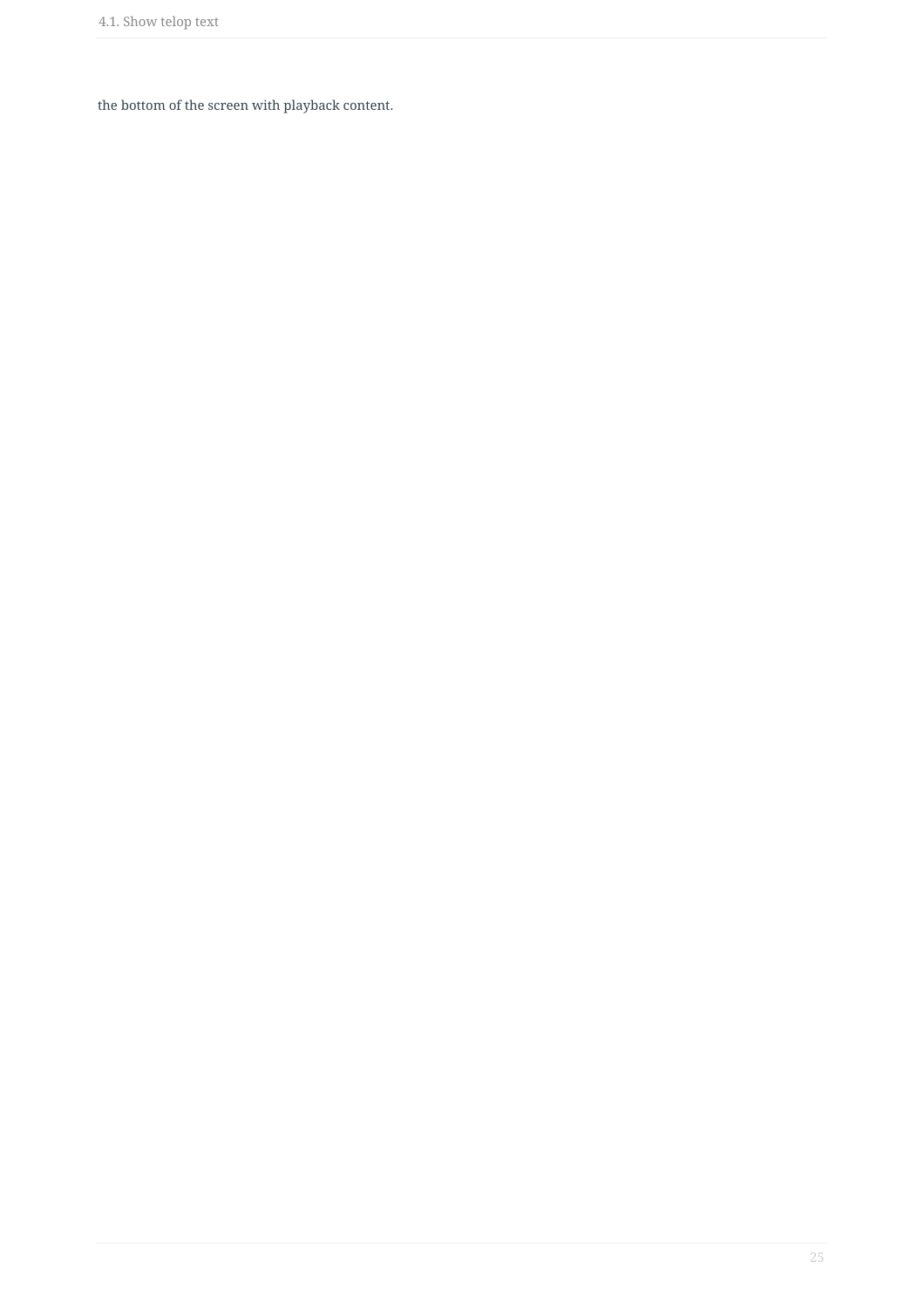### <span id="page-25-0"></span>**4.2. Play with background music**

You can specify background music (BGM) on playback contents in all playback modes: slideshow, playlist, and scheduled playback. This section describes the procedure.

The specified BGM is played while still images are played, but BGM is not played while videos and HTML are played.

#### **Slideshow playback**

[1] Execute step [1] in 3.1. Use slideshow playback .

[2] Copy the audio file to be used as BGM to the media folder of the USB flash memory. For this procedure, copy sample content "bgm.mp3".

[3] Execute steps [2] and [3] in 3.1. Use slideshow playback . Check whether or not audio is output during content playback.

#### **Playlist or schedule playback**

[1] Execute steps [1] to [8] 3.2. Create playlist and play .

[2] Focus on [BGM] on the [Playlist settings] screen and specify the audio file to be used as BGM. For this procedure, specify "bgm.mp3".

| Playlist settings       |            |                           |            |                       |              |               |                 |        |
|-------------------------|------------|---------------------------|------------|-----------------------|--------------|---------------|-----------------|--------|
| Playlist                | Content    |                           |            | Type                  |              | Duration(sec) |                 | 0K     |
| Playlist1               |            | 01_cosmetic_landscape.jpg |            | Image                 | 10           |               | $\blacklozenge$ | Cancel |
|                         |            | 02_cosmetic_portrait.jpg  |            | Image                 | 10           |               | ┿               |        |
|                         |            |                           |            |                       |              |               |                 |        |
|                         |            |                           |            |                       |              |               |                 |        |
|                         |            |                           |            |                       |              |               |                 |        |
|                         |            |                           |            |                       |              |               |                 |        |
|                         |            |                           |            |                       |              |               |                 |        |
|                         |            |                           |            |                       |              |               |                 |        |
|                         | <b>BGM</b> | bgm.mp3                   |            |                       |              | $\checkmark$  |                 |        |
|                         | Text       | Please input text.        |            |                       |              |               |                 |        |
|                         | Color      | Black<br>$\checkmark$     | Background | None                  | $\checkmark$ | Crawl None    | $\checkmark$    |        |
| <b>Red</b> New Playlist |            | Green Delete Playlist     |            | <b>Yellow</b> Preview |              |               |                 |        |

[3] Execute steps [9] to [11] in 3.2. Create playlist and play . Check whether or not audio is output during content playback.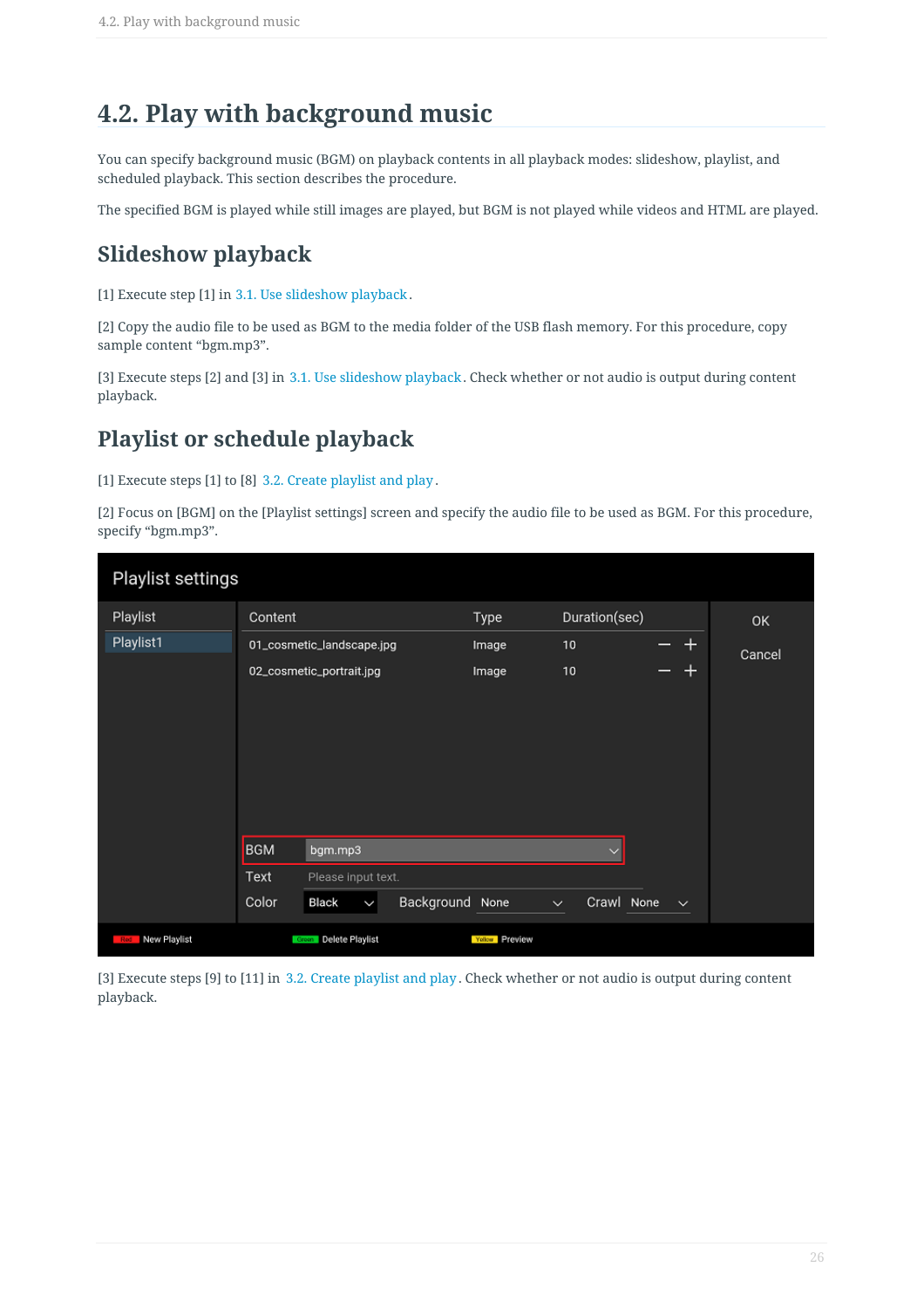### <span id="page-26-0"></span>**4.3. Use presentation mode**

If you enable presentation mode, you can manually switch to previous or following content with the left/right button of the remote control in all playback modes: slideshow, playlist, and scheduled playback.

#### **How to use**

- When you select "ON" for [Presentation mode] on the [Basic settings] screen and focus on the [OK] button on this screen, press the ENTER button of the remote control, the mode is changed.
- After you change the mode and return to the content playback screen, you can switch the contents with the left/right button of the remote control.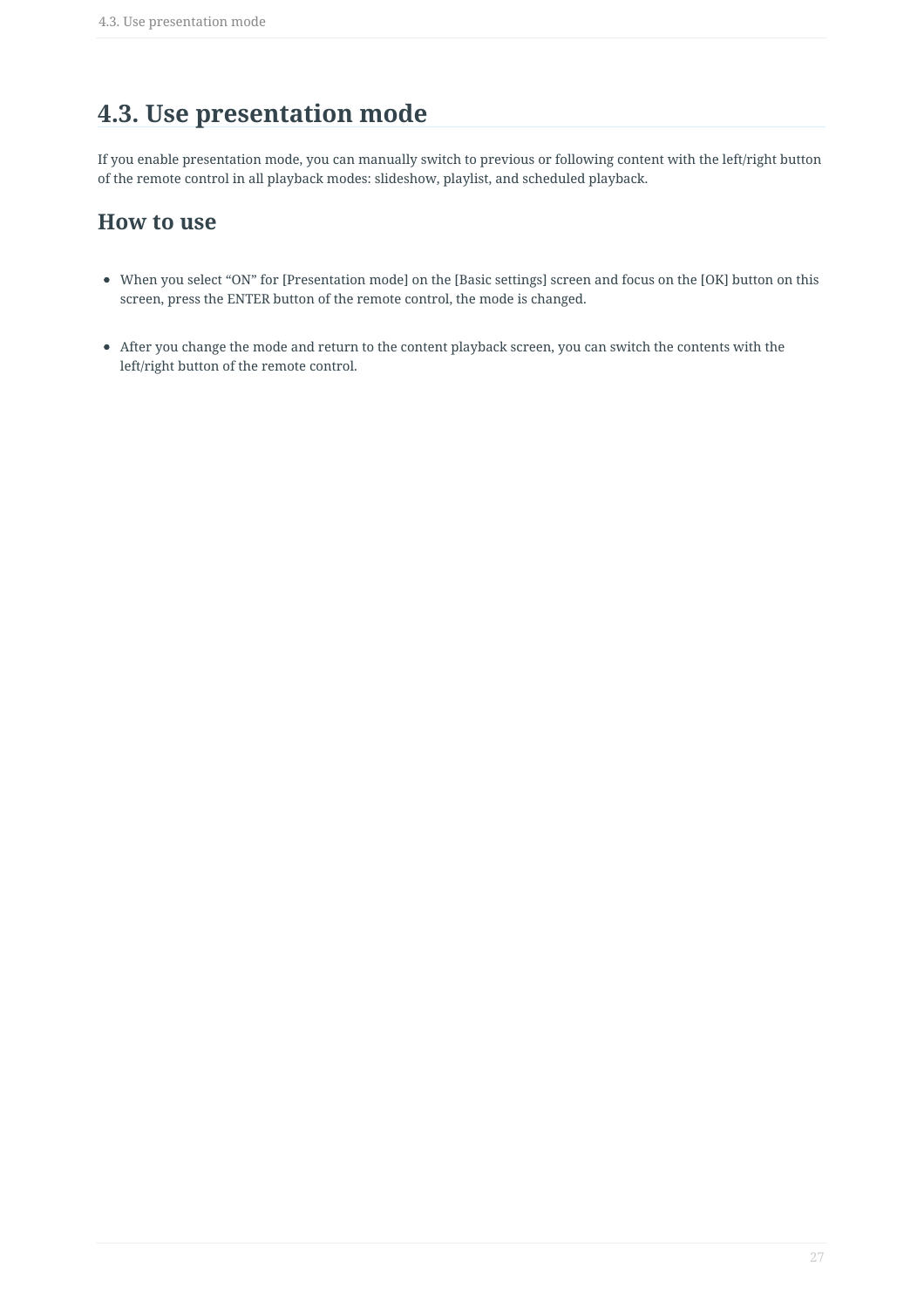### <span id="page-27-0"></span>**5. Supplementary information and cautionary notes**

This section describes supplementary information and cautionary notes that should be reviewed when using this software. Refer to 3. Basic use, 4. Advanced use, or error messages displayed on the screen of the BRAVIA for basic use.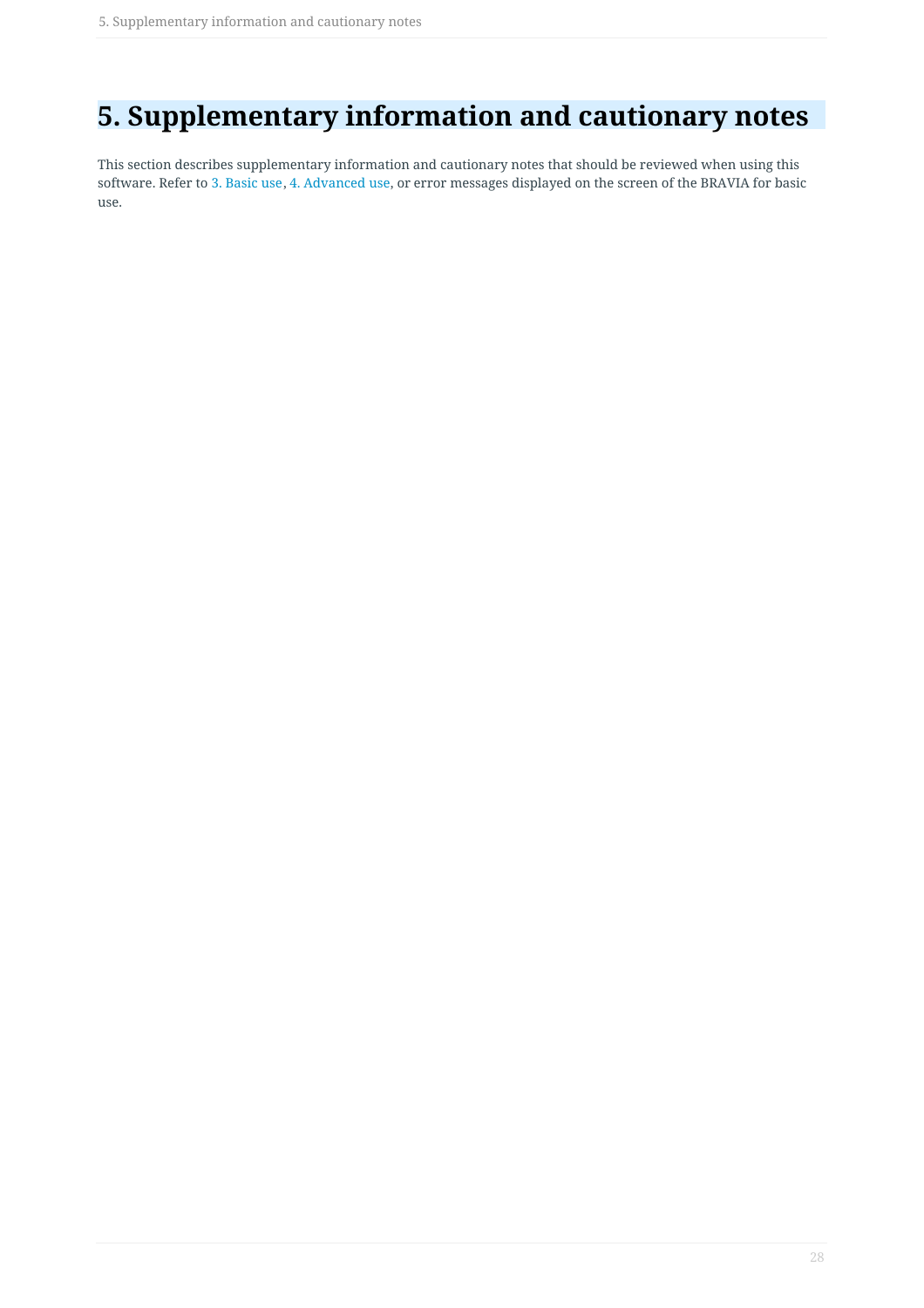#### <span id="page-28-0"></span>**Content Playback**

#### **Slideshow playback**

- Content files with names that start with "." or contain "#" cannot be played.
- To play HTML content, you need to copy the content to the media folder of a USB flash memory as follows:
	- Create a folder, then name the HTML file that is the entry point "index.html" and put it in the folder. If there is no HTML file named "index.html", videos and still images that an HTML file refers to are played in the same way as regular videos and still images.
	- Videos and still images in the media folder are played in order of file name, but folders containing a file named "index.html" are used for HTML content.

For example, if the following media folders were copied to the root folder of the USB flash memory, each content would be played in the following order:

- 1. 1\_file.jpg
- 2. 2\_file.mp4
- 3. 4\_dir/index.html
- 4. 5\_dir/0\_dir/index.html
- 5. 1\_file.jpg
- 6. 2\_file.mp4
- 7. 6\_dir/index.html

```
File and directory example)
media
  + 1_file.jpg
  + 2 file.mp4
  + 3_file.html
  |
  + 4_dir
  | + index.html
  |
  + 5 dir
  | + 0_dir
  | | + file.jpg
  | | + file.mp4
    \vdots + index.html
  | |
   | + 1_file.jpg
  | + 2_file.mp4
  | + 3 file.html
  + 4_file.css
  |
  + 6_dir
    + 0_dir
    | + file.jpg
    | + file.mp4
      + sub.html
    |
    + 1_file.jpg
    + 2_file.mp4
    + 3_file.css
    + index.html
```
If you copy multiple audio files to the media folder in the root folder of the USB flash memory, the audio files are played as BGM in order of file name. Ordering details are the same as above.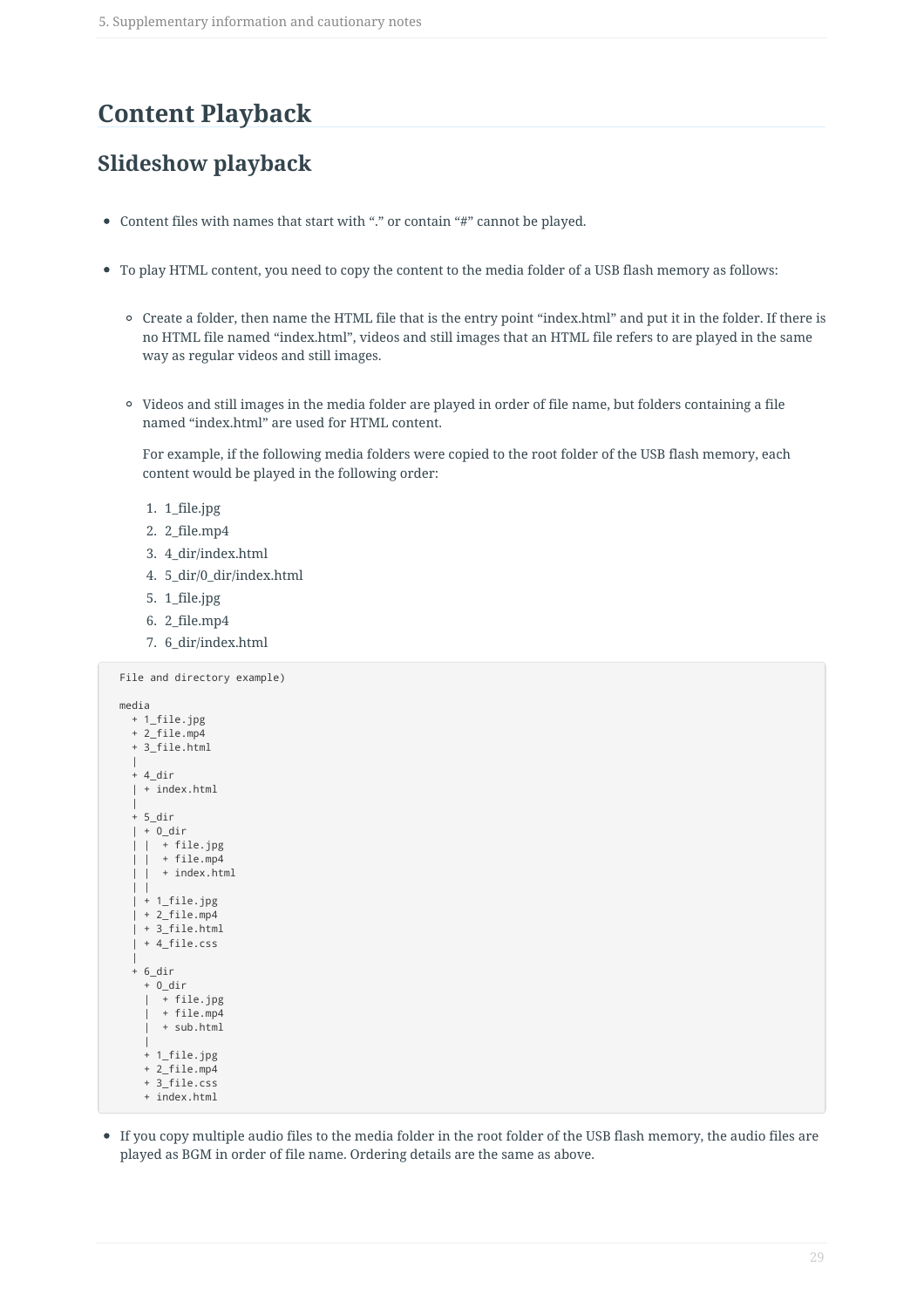### **Schedule playback**

- With scheduled playback, the playlist stops playing at the scheduled end time, even if it is in the middle of playback.
- If the scheduled begin time arrives and the playlist does not start, the schedule may differ from the date/time set to the BRAVIA. In that case, press the DISPLAY button of the remote control to display the date/time set to the BRAVIA at the center of the screen and the begin time of the next scheduled playback is displayed at the lower right of screen. Use this information to check and change the settings as required.



#### **BGM**

- BGM is played while still images are played. BGM is not played while videos and HTML are played.
- When the BGM starts playing, the display of the content being played may be interrupted for a moment. For operation, we recommend using BGM which has a sufficiently long playback time.

#### **Others**

- When switching contents, a black image may occur due to loading.
- Depending on your model, when the video starts playing, there may be no sound output for the first second. When operating video content, it is recommended to use content without audio at the beginning, such as by delaying the audio start time.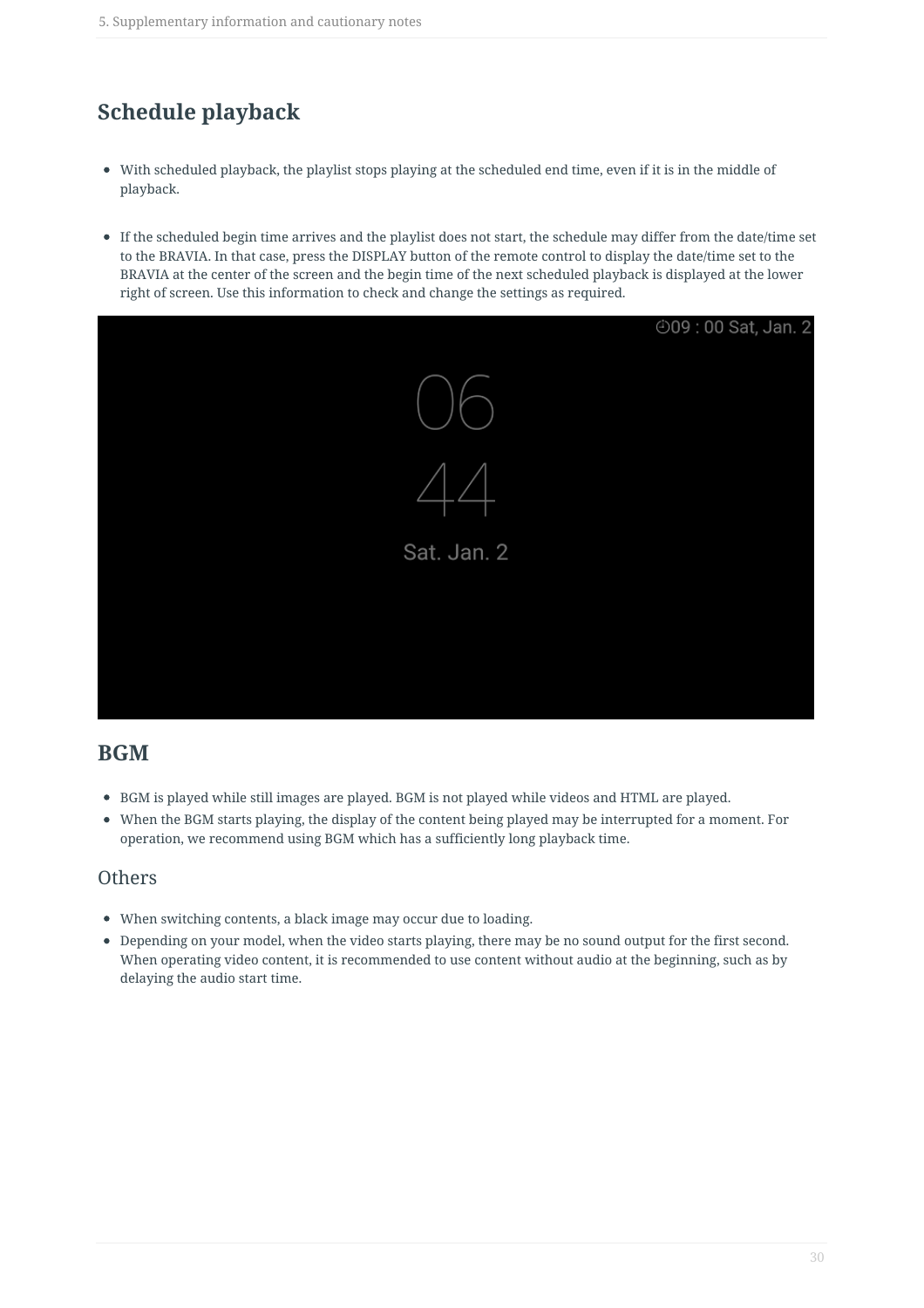### <span id="page-30-0"></span>**[Basic settings] screen**

- When operating the BRAVIA in a vertical orientation, use contents whose aspect ratio is16:9, not 9:16. In that case, the top of the contents is on the right side of the BRAVIA screen. The sample content "02\_cosmetic\_portrait.jpg" is a sample content for portrait orientation.
- [Landscape/Portrait] setting is not used to rotate the configuration of displayed contents. It is not used to rotate on-screen text to match landscape or portrait orientation. This setting also does not rotate the setting screens.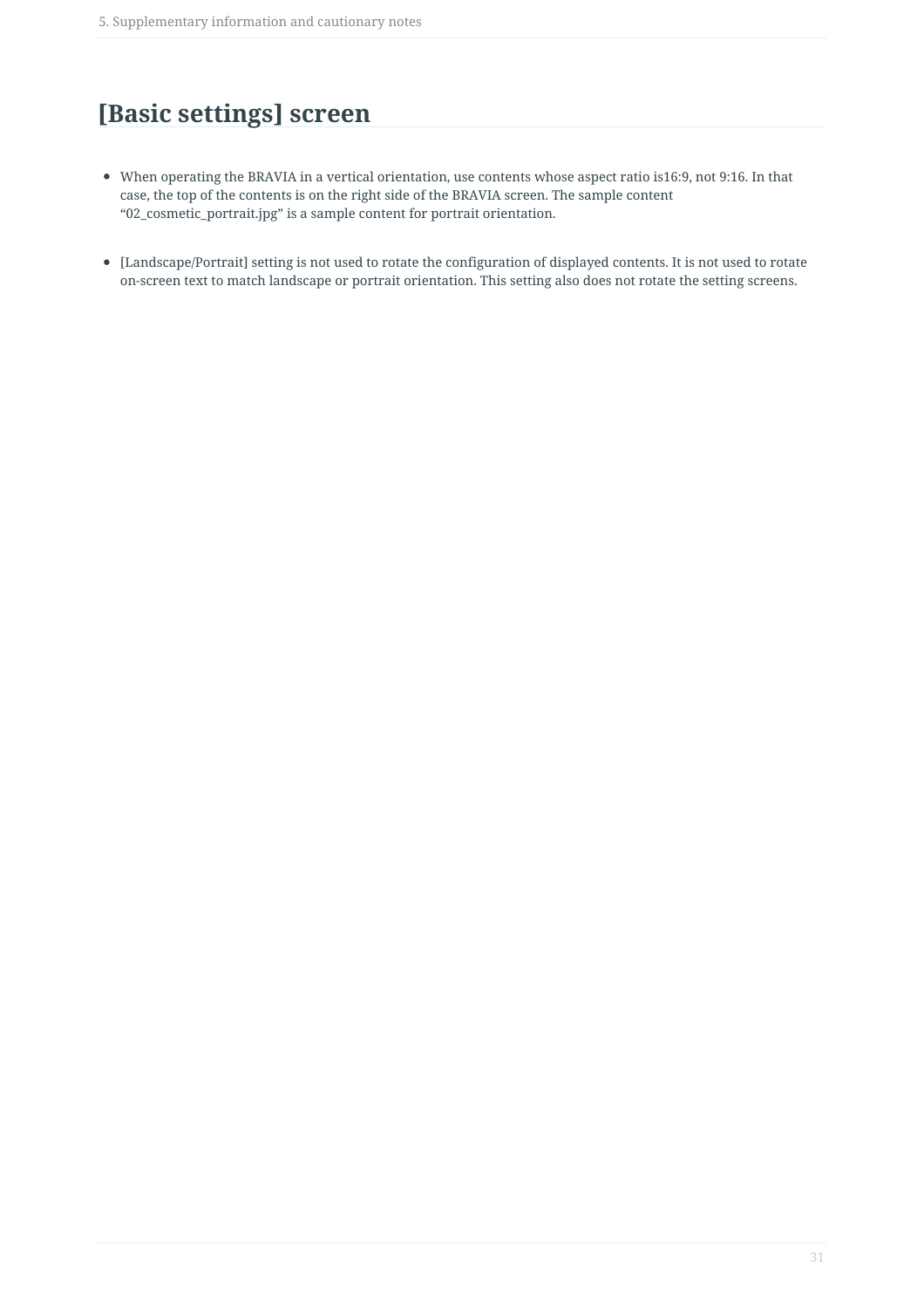### <span id="page-31-0"></span>**[Playlist settings] screen**

- You cannot select content files whose file names contain "#" from [Content] because such contents cannot be played.
- When the [Type] is set to "auto" and you select a content file from [Content], the [Type] is automatically selected according to the content file extension, but the BRAVIA does not differentiate between "Image" and "Image (4K)". If the [Type] is set to "auto" and you select a still image file as [Content], "Image" is automatically selected. If you want to specify a still image with 4K resolution as [Content], you need to manually select "Image (4K)" from [Type].
- After creating a playlist, you cannot edit the playlist's name.
- You select from content files saved to the USB flash memory when you edit [Content] on the [Playlist settings] screen. If you change the file paths of content files saved to the USB flash memory after editing the playlist, the contents will not be played. In such a case, the following screen will be displayed when you insert the USB flash memory. Check the playlist settings and the content file paths saved to the USB flash memory.

|                                                                                                                                           | <b>Error Information</b> |  |
|-------------------------------------------------------------------------------------------------------------------------------------------|--------------------------|--|
| Content files that are set at playlists are not found in USB flash memory.                                                                |                          |  |
| Content files saved in USB flashmeory may be deleted or the file path<br>may be changed. Please check the file path in Playlist settings. |                          |  |
|                                                                                                                                           | OK                       |  |
|                                                                                                                                           |                          |  |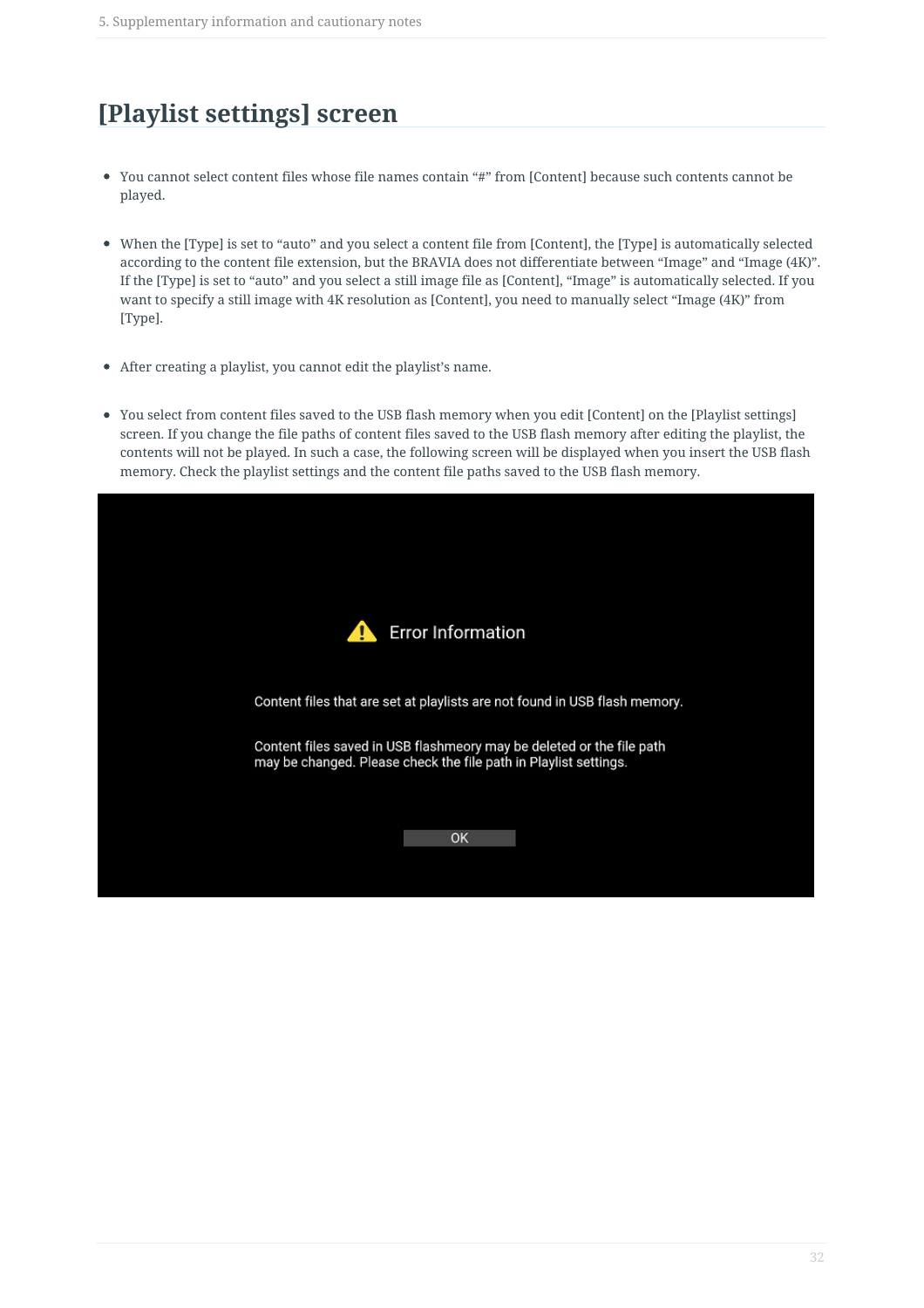### <span id="page-32-0"></span>**[Schedule settings] screen**

- In schedule settings, you can create the following types of schedules. If you create multiple types of schedules, schedules specifying "date" take priority over schedules specifying "day of week".
	- <sup>o</sup> Schedule executed every day
	- <sup>o</sup> Schedule specifying "day of week" or "date".
- The Date/Time set on the BRAVIA is initialized when the main power supply of the BRAVIA turns off or the BRAVIA is not connected to a network. Scheduled playback is supported only when the BRAVIA is connected to a network. Note that even in other conditions, there is a possibility that playlists do not play according to the set schedule.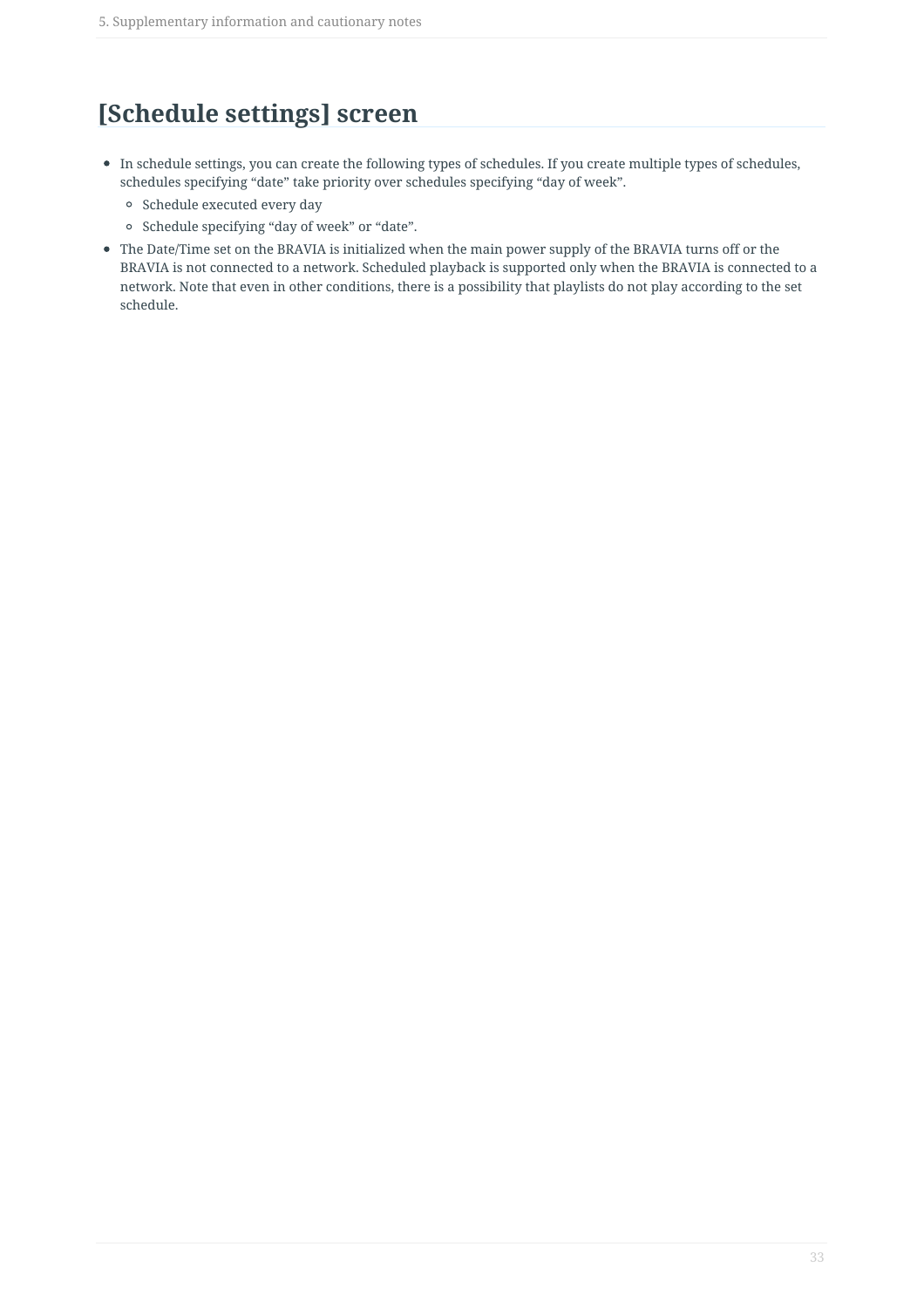### <span id="page-33-0"></span>**Appendix I. Recommended Media Format**

This section describes the recommended specifications of video, image, and audio formats that the BSF supports.

### <span id="page-33-1"></span>**Video**

| <b>Container/Codec</b> | <b>Extension</b> | <b>Resolution (Max.)</b><br><b>Aspect Ratio</b> |                | Bitrate (Max.) | <b>Frame rate</b> | <b>Duration</b> (Max.) |  |
|------------------------|------------------|-------------------------------------------------|----------------|----------------|-------------------|------------------------|--|
| MP4 AVC                | . $mp4$          | 16:9                                            | 3840x2160 (*1) | 30 Mbps        | $30,60$ fps       | 10 minutes/file        |  |
| MP4 AVC/HEVC           | . $mp4$          | 16:9                                            | 3840x2160 (*1) | 30 Mbps        | $30,60$ fps       | 10 minutes/file        |  |
| MPEG TS AVC/MPEG2      | .m2ts            | 16:9                                            | 3840x2160 (*1) | 30 Mbps        | $30,60$ fps       | 10 minutes/file        |  |

(\*1) The specifications when using a 4K model. If you use a 2K model, the max. resolution is 1920x1080.

### <span id="page-33-2"></span>**Image**

| <b>Container/Codec</b> | <b>Extension</b> | <b>Aspect Ratio</b> | <b>Resolution (Max.)</b> | <b>Bit depth information</b> |  |  |
|------------------------|------------------|---------------------|--------------------------|------------------------------|--|--|
| <b>IPEG</b>            | .jpg, .jpeg      | 16:9                | 3840x2160 (*1)           | Based on JPEG specifications |  |  |
| <b>BMP</b>             | .bmp             | 16:9                | 1920x1080                | 8 bit (256 colors) bitmap    |  |  |
| <b>PNG</b>             | .png             | 16:9                | 1920x1080                | 24bit RGB, 32bit RGBA format |  |  |
| GIF                    | .gif             | 16:9                | 1920x1080                | 8 bit (256 colors) bitmap    |  |  |

(\*1) The specifications when using a 4K model. If you use a 2K model, the max. resolution is 1920x1080.

### <span id="page-33-3"></span>**Audio**

| <b>Container/Codec</b> | <b>Extension</b> | Bitrate (Max.) | Sampling rate    | Channel (Max.) | <b>Duration (Max.)</b> |  |
|------------------------|------------------|----------------|------------------|----------------|------------------------|--|
| MP <sub>3</sub>        | mp3              | 320 kbps       | 44.1 kHz, 48 kHz | 2 channels     | 10 minutes/file        |  |
| AAC                    | .m4a             |                | 44.1 kHz, 48 kHz | 2 channels     | 10 minutes/file        |  |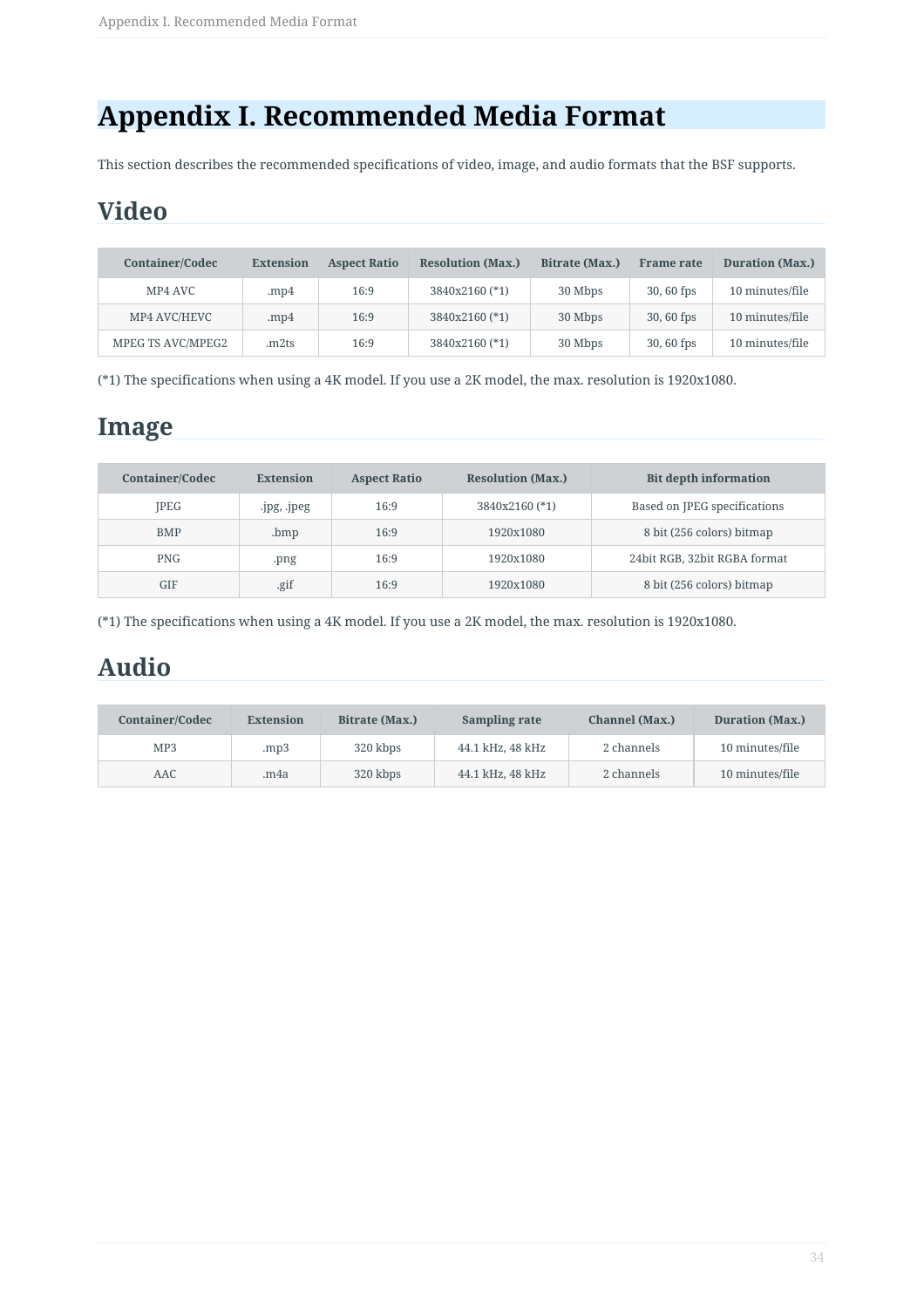### <span id="page-34-0"></span>**Appendix II. Seamless Playback Specifications**

This section describes the seamless playback specifications that the BSF supports.

### <span id="page-34-1"></span>**Supported Platforms**

- WebAppRuntime 2.1.1 or later
	- How to check the version with BRAVIA Settings > Apps > Show system apps > Select WebAppRuntime

### <span id="page-34-2"></span>**Combination of seamlessly reproducible content**

The table below shows the combinations of content that can play seamlessly.

In addition, the content used must meet the recommended specifications described in Appendix I. Recommended Specifications for Media Formats.

Row: Content being playing Column: Content to be play next

| <b>Container/Codec</b>             | MP4<br><b>AVC</b> | MP4<br><b>AVC/HEVC</b> | <b>MPEG TS</b><br><b>AVC/MPEG2</b> | JEG(4K)      | <b>JPEG</b>             | <b>BMP</b>             | <b>PNG</b>             | <b>GIF</b>             | <b>HTML</b>       |
|------------------------------------|-------------------|------------------------|------------------------------------|--------------|-------------------------|------------------------|------------------------|------------------------|-------------------|
| MP4 AVC                            | $\mathbf{V}$      |                        |                                    |              | $\mathbf{V}$            |                        |                        |                        |                   |
| <b>MP4 AVC/HEVC</b>                |                   |                        |                                    |              |                         |                        |                        |                        |                   |
| <b>MPEG TS</b><br><b>AVC/MPEG2</b> |                   |                        |                                    |              |                         |                        |                        |                        |                   |
| IEG(4K)                            |                   |                        |                                    | $\mathbf{V}$ | $\mathbf{V}$            | $\mathbf{V}$           | $\mathbf{V}$           | $\mathbf{V}$           |                   |
| <b>JPEG</b>                        | $\mathbf{V}$      |                        |                                    | $v(*1)$      | $\mathbf{V}$            | $\mathbf{V}$<br>$(*2)$ | $\mathbf{V}$<br>$(*2)$ | $\mathbf{V}$<br>$(*2)$ | $v$ (*2,<br>$*3)$ |
| <b>BMP</b>                         |                   |                        |                                    | $v(*1)$      | $\mathbf{V}$            | $\mathbf{V}$           | $\mathbf{V}$           | $\mathbf{V}$           | $v$ (*3)          |
| <b>PNG</b>                         |                   |                        |                                    | $v(*1)$      | $\mathbf{V}$            | $\mathbf{V}$           | $\mathbf{V}$           | $\mathbf{V}$           | $v$ (*3)          |
| GIF                                |                   |                        |                                    | $v(*1)$      | $\mathbf{V}$            | $\mathbf V$            | $\mathbf{V}$           | $\mathbf{V}$           | $v$ (*3)          |
| <b>HTML</b>                        |                   |                        |                                    |              | $\ensuremath{\text{V}}$ | $\mathbf V$            | $\mathbf{V}$           | $\mathbf V$            | $V(*3)$           |

(\*1) Only the initial playback does not play seamlessly

(\*2) If the playlist is a combination of Video and Image/HTML, the transition cannot be seamless. You can have seamless playback if the JPEG image type is set to "Image (4K)" in playlist settings. However, changing the type of JPEG image from "Image" to "Image(4K)" makes a difference in image quality.

(\*3) Not seamless depending on HTML content.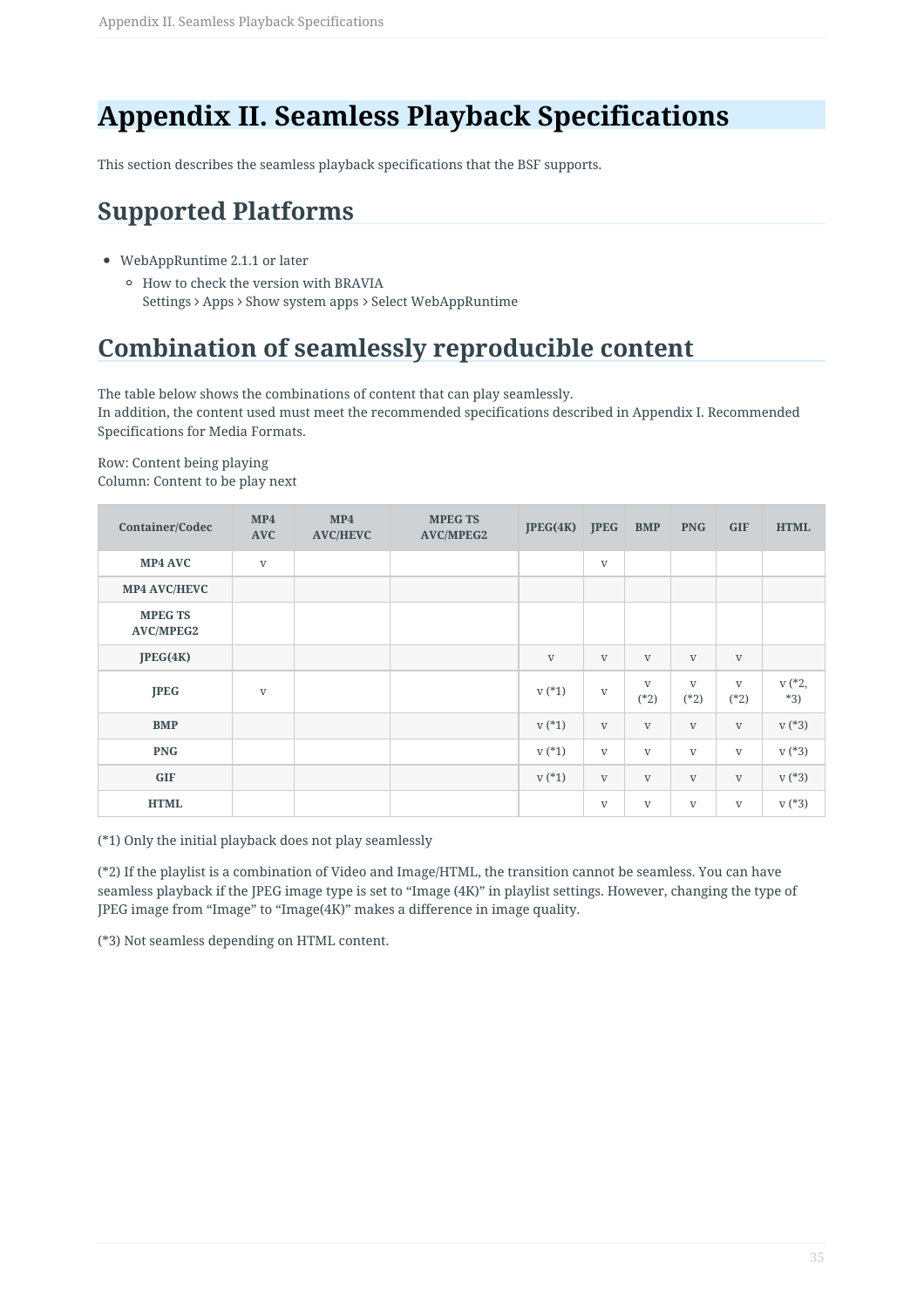# <span id="page-35-0"></span>**Change history**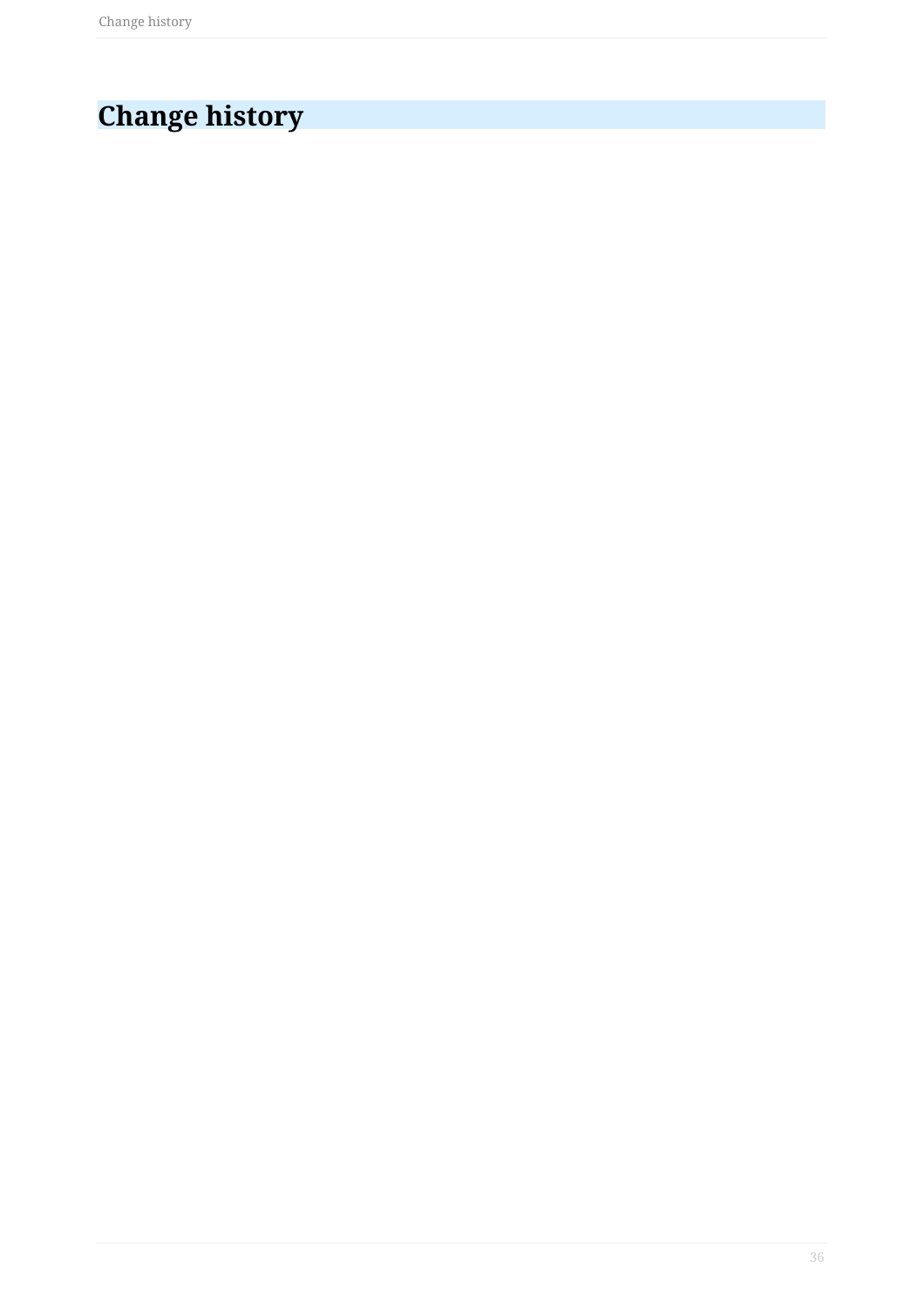### <span id="page-36-0"></span>**BRAVIA Signage Free: 1.1.0**

- Chapter 1
	- Added seamless playback support
- Chapter 3
	- Added step to enable USB drive auto run
- Appendix II
	- $\circ$  Describes seamless reproduction specifications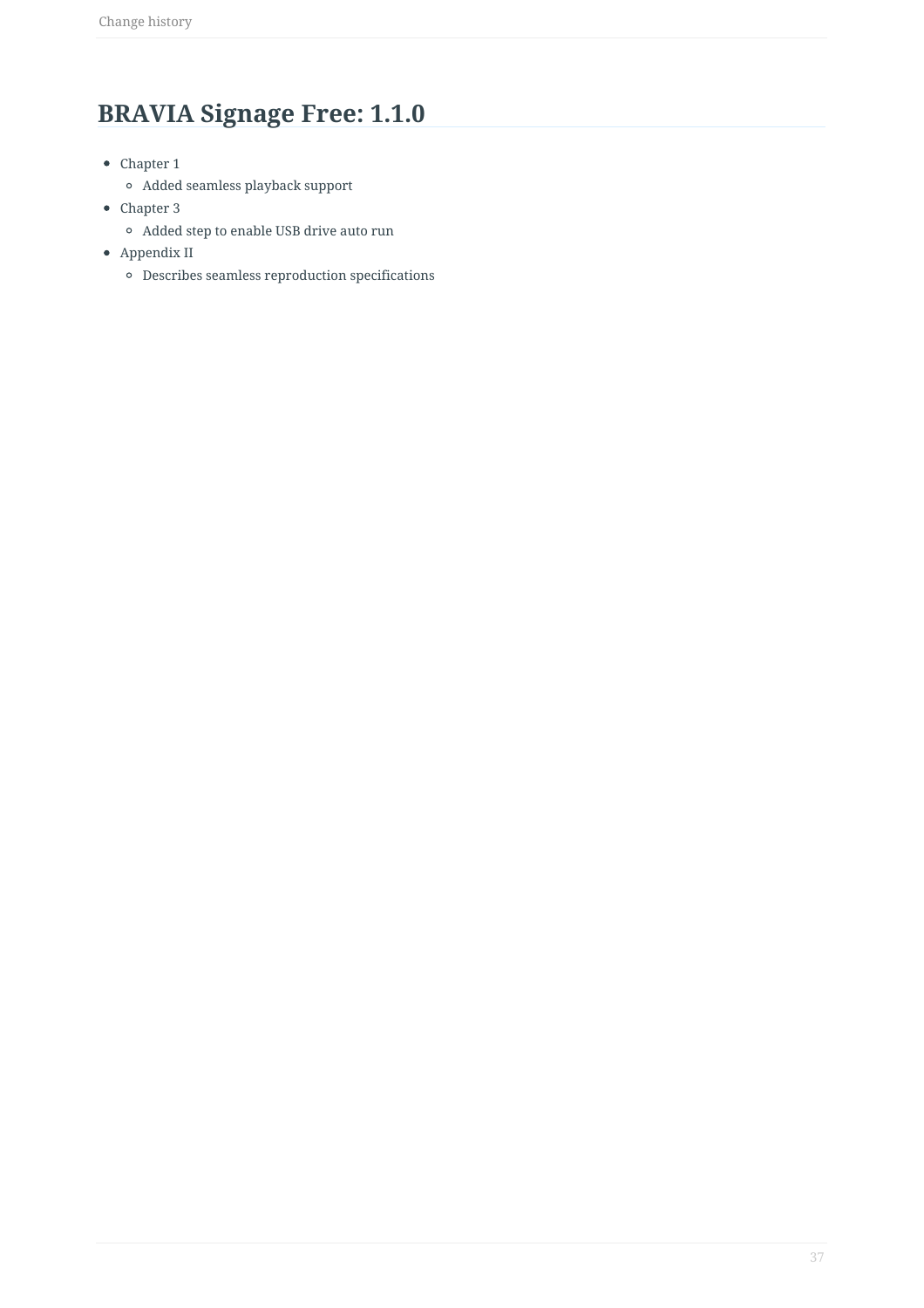## <span id="page-37-0"></span>**BRAVIA Signage Free: 1.0.0**

- Whole document
	- Changed the software name
	- Version changed to 1.0.0 due to the software name change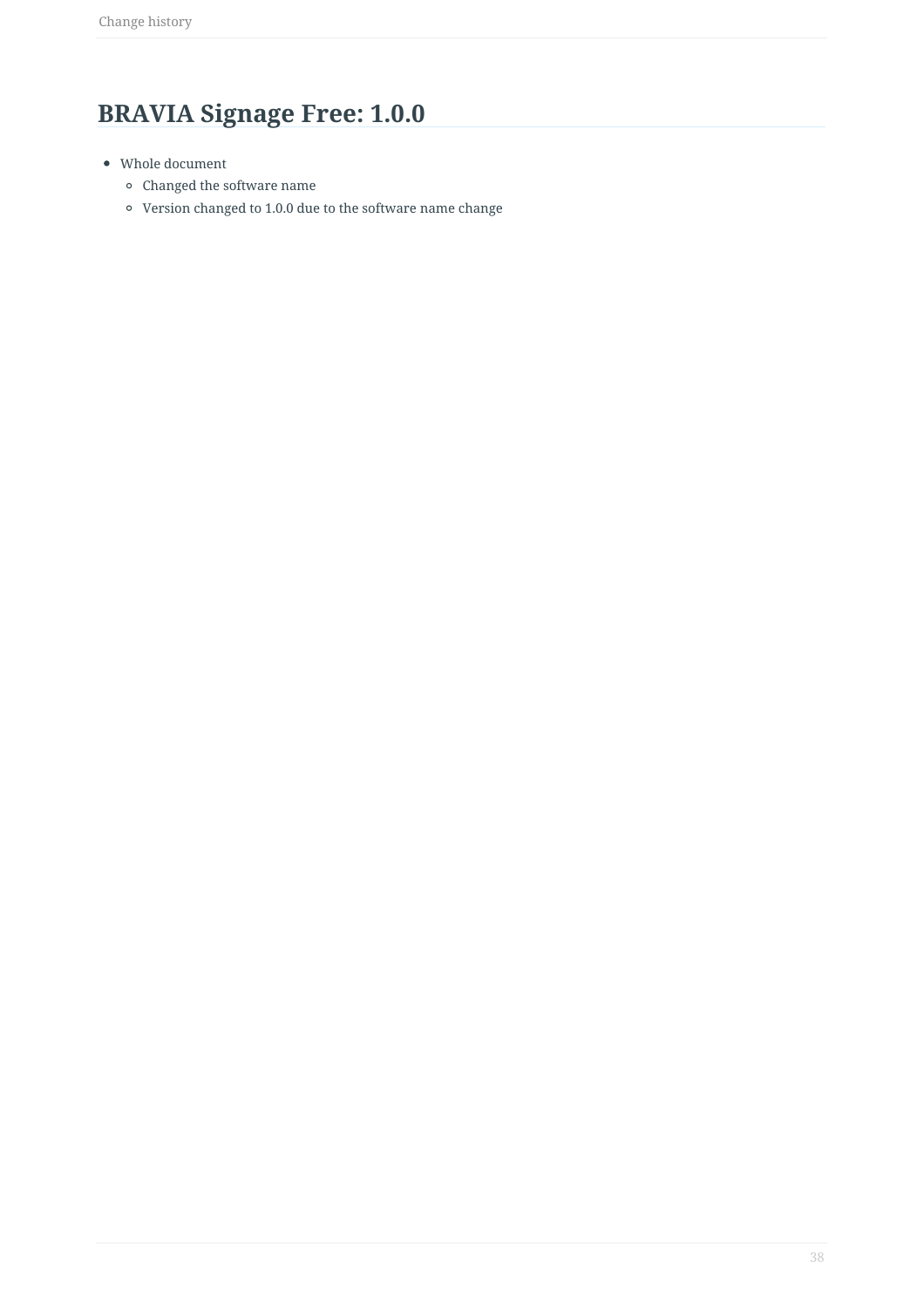### <span id="page-38-0"></span>**Simple Media Player 2: 1.0.3**

- Whole document
	- Added descriptions about the sony folder
- Chapter 5
	- Added notes on BGM playback
	- <sup>o</sup> Added notes to ""Others"" "
- Appendix I
	- Added additional model names in 2017 Late Android TV.

### <span id="page-38-1"></span>**Simple Media Player 2: 1.0.1**

- Whole document
	- Details about "Crawl" in "On-screen text" changed to match the updated [Crawl] setting
	- Details about the sample content folder name changed to match the updated folder name
- Chapter 5
	- Details about "Schedule playback" added

#### <span id="page-38-2"></span>**Simple Media Player 2: 1.0.0**

First edition of this document